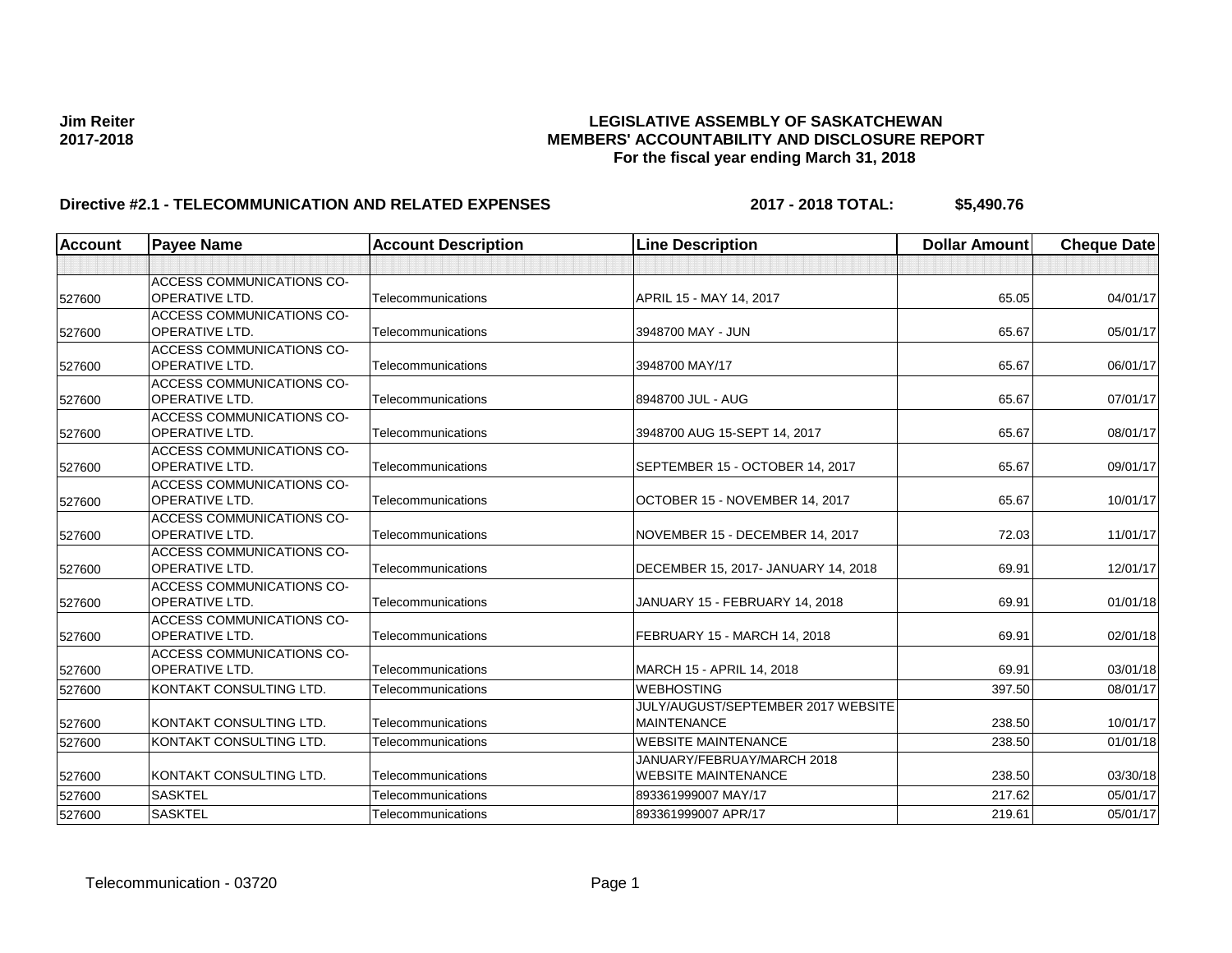### **Jim Reiter LEGISLATIVE ASSEMBLY OF SASKATCHEWAN 2017-2018 MEMBERS' ACCOUNTABILITY AND DISCLOSURE REPORT For the fiscal year ending March 31, 2018**

# **Directive #2.1 - TELECOMMUNICATION AND RELATED EXPENSES 2017 - 2018 TOTAL: \$5,490.76**

| <b>Account</b> | <b>Payee Name</b> | <b>Account Description</b>    | <b>Line Description</b>         | <b>Dollar Amount</b> | <b>Cheque Date</b> |
|----------------|-------------------|-------------------------------|---------------------------------|----------------------|--------------------|
|                |                   |                               |                                 |                      |                    |
| 527600         | <b>SASKTEL</b>    | Telecommunications            | 164541288007 APR/17             | 54.94                | 05/01/17           |
| 527600         | <b>SASKTEL</b>    | Telecommunications            | 164541288007 MAY 23, 2017       | 54.94                | 06/01/17           |
| 527600         | <b>SASKTEL</b>    | Telecommunications            | 893361999007 JUNE 4, 2017       | 224.42               | 06/04/17           |
| 527600         | <b>SASKTEL</b>    | Telecommunications            | 164541288007 JUN/17             | 48.57                | 08/01/17           |
| 527600         | <b>SASKTEL</b>    | Telecommunications            | 164541288007 JULY 23, 2017      | 48.57                | 08/01/17           |
| 527600         | <b>SASKTEL</b>    | Telecommunications            | 893361999007 JUL/17             | 250.88               | 08/01/17           |
| 527600         | <b>SASKTEL</b>    | Telecommunications            | 893361999007 AUGUST 4, 2017     | 221.76               | 09/01/17           |
| 527600         | <b>SASKTEL</b>    | Telecommunications            | 893361999007 SEPTEMBER 4, 2017  | 216.45               | 09/04/17           |
| 527600         | <b>SASKTEL</b>    | Telecommunications            | 164541288007 AUGUST 23, 2017    | 49.54                | 09/05/17           |
| 527600         | <b>SASKTEL</b>    | Telecommunications            | 164541288007 SEPTEMBER 23, 2017 | 48.57                | 10/01/17           |
| 527600         | <b>SASKTEL</b>    | Telecommunications            | 8961999007 OCTOBER 4, 2017      | 222.83               | 10/04/17           |
| 527600         | <b>SASKTEL</b>    | Telecommunications            | 164541288007 OCTOBER 23, 2017   | 51.83                | 11/01/17           |
| 527600         | <b>SASKTEL</b>    | Telecommunications            | 164541288007 NOVEMBER 23, 2017  | 48.57                | 12/01/17           |
| 527600         | <b>SASKTEL</b>    | Telecommunications            | 893361999007 NOVEMBER 4, 2017   | 219.24               | 12/01/17           |
| 527600         | <b>SASKTEL</b>    | Telecommunications            | 893361999007 DECEMBER 4, 2017   | 215.76               | 12/04/17           |
| 527600         | <b>SASKTEL</b>    | Telecommunications            | 164541288007 DECEMBER 23, 2017  | 48.57                | 01/01/18           |
| 527600         | <b>SASKTEL</b>    | <b>Telecommunications</b>     | 893361999007 JANUARY 4, 2018    | 223.45               | 01/04/18           |
| 527600         | <b>SASKTEL</b>    | Telecommunications            | 164541288007 JANUARY 23, 2018   | 121.74               | 02/01/18           |
| 527600         | <b>SASKTEL</b>    | Telecommunications            | 893361999007 FEBRUARY 4, 2018   | 215.25               | 02/04/18           |
| 527600         | <b>SASKTEL</b>    | Telecommunications            | 164541288007 FEBRUARY 23, 2018  | 93.50                | 03/01/18           |
| 527600         | <b>SASKTEL</b>    | Telecommunications            | 893361999007 MAR/18             | 216.50               | 03/04/18           |
| 527600         | <b>SASKTEL</b>    | Telecommunications            | RTV - JAMES REITER PERSONAL USE | (200.00)             | 03/23/18           |
| 527600         | <b>SASKTEL</b>    | Telecommunications            | 164541288007 MARCH 23, 2018     | 48.91                | 03/23/18           |
| 530600         | <b>SASKTEL</b>    | Placement - Tender Ads        | 893361999007 MAY/17             | 35.00                | 05/01/17           |
| 530600         | <b>SASKTEL</b>    | Placement - Tender Ads        | 893361999007 APR/17             | 35.00                | 05/01/17           |
| 530600         | <b>SASKTEL</b>    | Placement - Tender Ads        | 893361999007 JUNE 4, 2017       | 35.00                | 06/04/17           |
| 530600         | <b>SASKTEL</b>    | Placement - Tender Ads        | 893361999007 AUGUST 4, 2017     | 35.00                | 09/01/17           |
| 530600         | <b>SASKTEL</b>    | <b>Placement - Tender Ads</b> | 893361999007 SEPTEMBER 4, 2017  | 35.00                | 09/04/17           |
| 530600         | <b>SASKTEL</b>    | <b>Placement - Tender Ads</b> | 8961999007 OCTOBER 4, 2017      | 35.00                | 10/04/17           |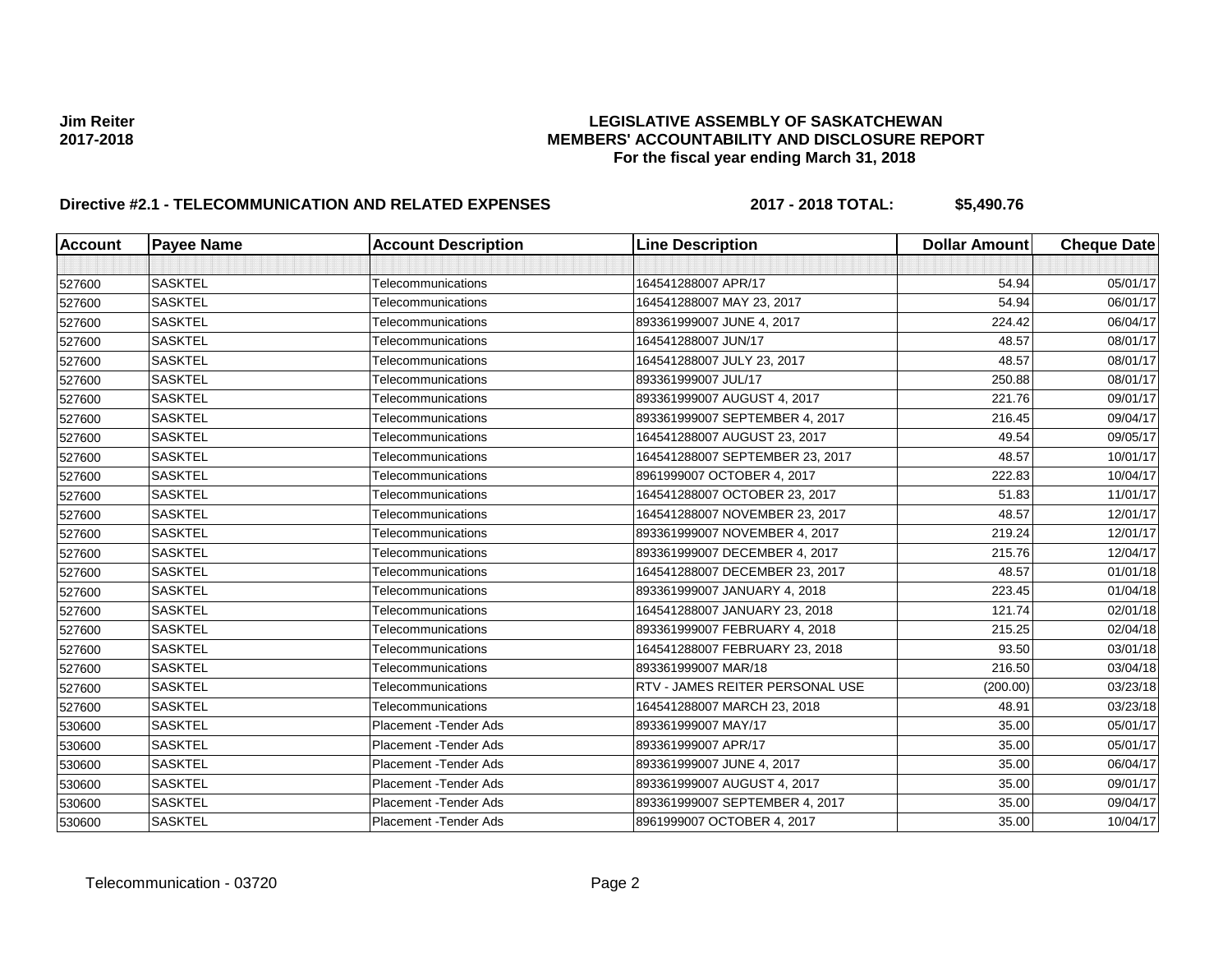### **Jim Reiter LEGISLATIVE ASSEMBLY OF SASKATCHEWAN 2017-2018 MEMBERS' ACCOUNTABILITY AND DISCLOSURE REPORT For the fiscal year ending March 31, 2018**

# **Directive #2.1 - TELECOMMUNICATION AND RELATED EXPENSES 2017 - 2018 TOTAL: \$5,490.76**

| <b>IAccount</b> | <b>Pavee Name</b> | <b>Account Description</b>    | <b>Line Description</b>       | <b>Dollar Amountl</b> | <b>Cheque Datel</b> |
|-----------------|-------------------|-------------------------------|-------------------------------|-----------------------|---------------------|
|                 |                   |                               |                               |                       |                     |
| 530600          | <b>SASKTEL</b>    | Placement - Tender Ads        | 893361999007 NOVEMBER 4, 2017 | 35.00                 | 12/01/17            |
| 530600          | <b>SASKTEL</b>    | <b>Placement</b> - Tender Ads | 893361999007 DECEMBER 4, 2017 | 35.00                 | 12/04/17            |
| 530600          | <b>SASKTEL</b>    | <b>Placement - Tender Ads</b> | 893361999007 JANUARY 4, 2018  | 35.00                 | 01/04/18            |
| 530600          | <b>ISASKTEL</b>   | <b>Placement - Tender Ads</b> | 893361999007 FEBRUARY 4, 2018 | 35.00                 | 02/04/18            |
| 530600          | <b>SASKTEL</b>    | Placement - Tender Ads        | 893361999007 MAR/18           | 35.00                 | 03/04/18            |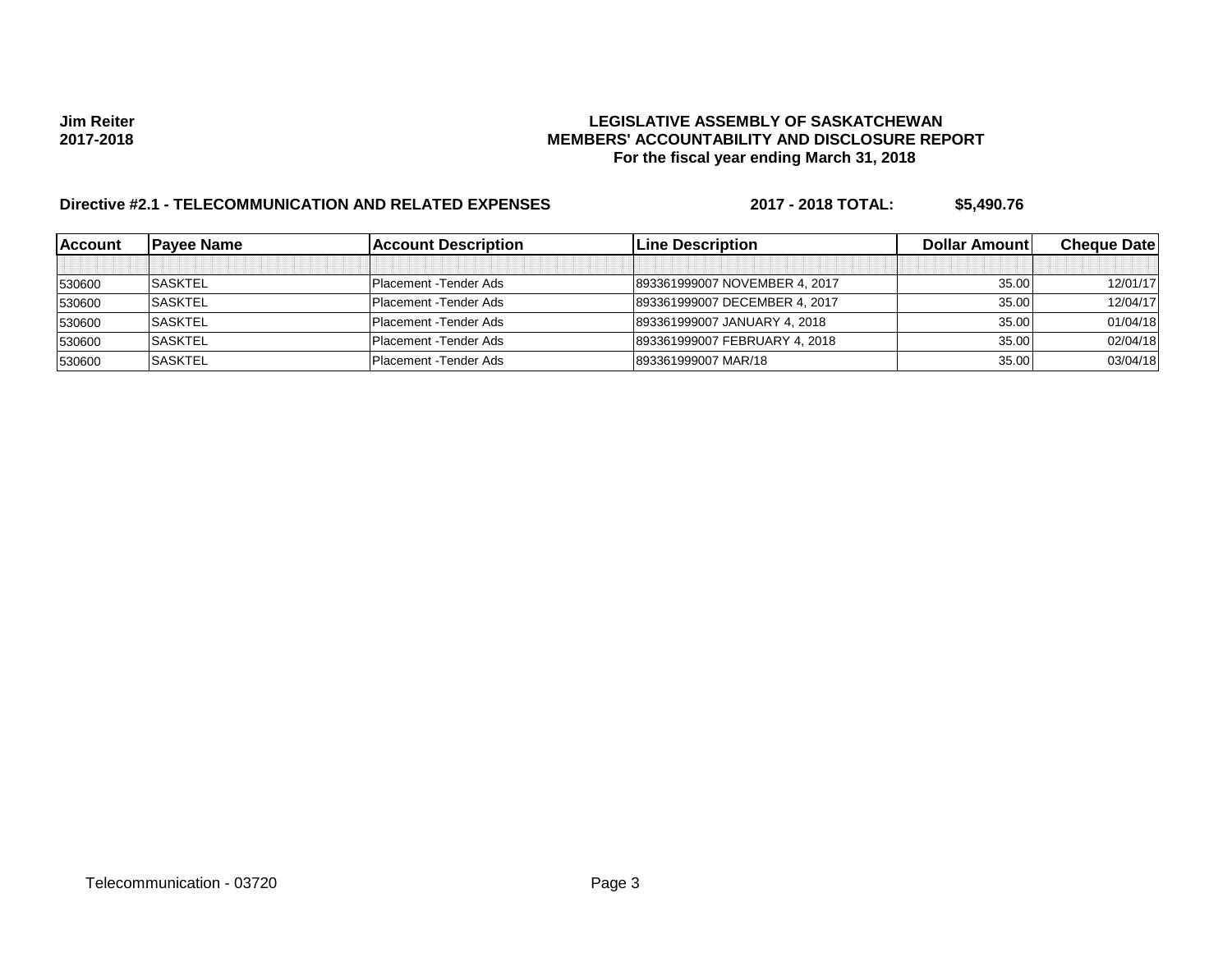### **LEGISLATIVE ASSEMBLY OF SASKATCHEWAN MEMBERS' ACCOUNTABILITY AND DISCLOSURE REPORT For the fiscal year ending March 31, 2018**

## **Directive #3.1 - MLA TRAVEL AND LIVING EXPENSES 2017 - 2018 TOTAL: \$26,222.88**

| Account | <b>Payee Name</b>      | <b>Account Description</b> | <b>Line Description</b>           | <b>Dollar Amount</b> | <b>Cheque Date</b> |
|---------|------------------------|----------------------------|-----------------------------------|----------------------|--------------------|
|         |                        |                            |                                   |                      |                    |
| 541900  | <b>REITER, JAMES P</b> | Elected Rep - Travel       | MLA TRAVEL MAY 18 - 31, 2017      | 617.35               | 10/12/17           |
| 541900  | <b>REITER, JAMES P</b> | Elected Rep - Travel       | MLA TRAVEL MAY 1 - 17, 2017       | 2,320.07             | 10/12/17           |
| 541900  | <b>REITER, JAMES P</b> | Elected Rep - Travel       | MLA TRAVEL APRIL 23 - 30, 2017    | 641.80               | 10/12/17           |
| 541900  | <b>REITER, JAMES P</b> | Elected Rep - Travel       | MLA TRAVEL APRIL 2 - 21, 2017     | 2,138.05             | 10/12/17           |
| 541900  | <b>REITER, JAMES P</b> | Elected Rep - Travel       | MLA TRAVEL JUNE 16, 2017          | 775.15               | 10/15/17           |
| 541900  | <b>REITER, JAMES P</b> | Elected Rep - Travel       | MLA TRAVEL JULY 6 - 24, 2017      | 981.67               | 10/16/17           |
| 541900  | <b>REITER, JAMES P</b> | Elected Rep - Travel       | MLA TRAVEL AUGUST 7 - 23, 2017    | 1,861.75             | 11/16/17           |
| 541900  | <b>REITER, JAMES P</b> | Elected Rep - Travel       | MLA TRAVEL NOVEMBER 20 - 30, 2017 | 1,000.85             | 01/04/18           |
| 541900  | <b>REITER, JAMES P</b> | Elected Rep - Travel       | MLA TRAVEL SEPTEMBER 7 - 28, 2017 | 1,542.38             | 01/04/18           |
| 541900  | <b>REITER, JAMES P</b> | Elected Rep - Travel       | MLA TRAVEL DECEMBER 3-15, 2017    | 1,921.90             | 01/04/18           |
| 541900  | <b>REITER, JAMES P</b> | Elected Rep - Travel       | MLA TRAVEL OCTOBER 25 - 31, 2017  | 1,024.85             | 01/04/18           |
| 541900  | <b>REITER, JAMES P</b> | Elected Rep - Travel       | MLA TRAVEL NOVEMBER 1 - 17, 2017  | 2,006.15             | 01/04/18           |
| 541900  | <b>REITER, JAMES P</b> | Elected Rep - Travel       | MLA TRAVEL DECEMBER 19 - 21, 2017 | 458.00               | 01/04/18           |
| 541900  | <b>REITER, JAMES P</b> | Elected Rep - Travel       | MLA TRAVEL JANUARY 2-31, 2018     | 2,533.10             | 02/15/18           |
| 541900  | <b>REITER, JAMES P</b> | Elected Rep - Travel       | MLA TRAVEL FEBRUARY 16 - 28, 2018 | 1,076.25             | 03/29/18           |
| 541900  | <b>REITER, JAMES P</b> | Elected Rep - Travel       | MLA TRAVEL MARCH 18 - 29, 2018    | 1,272.26             | 03/29/18           |
| 541900  | <b>REITER, JAMES P</b> | Elected Rep - Travel       | MLA TRAVEL MARCH 1 - 16, 2018     | 2,083.20             | 03/29/18           |
| 541900  | <b>REITER, JAMES P</b> | Elected Rep - Travel       | MLA TRAVEL FEBRUARY 1 - 15, 2018  | 1,968.10             | 03/29/18           |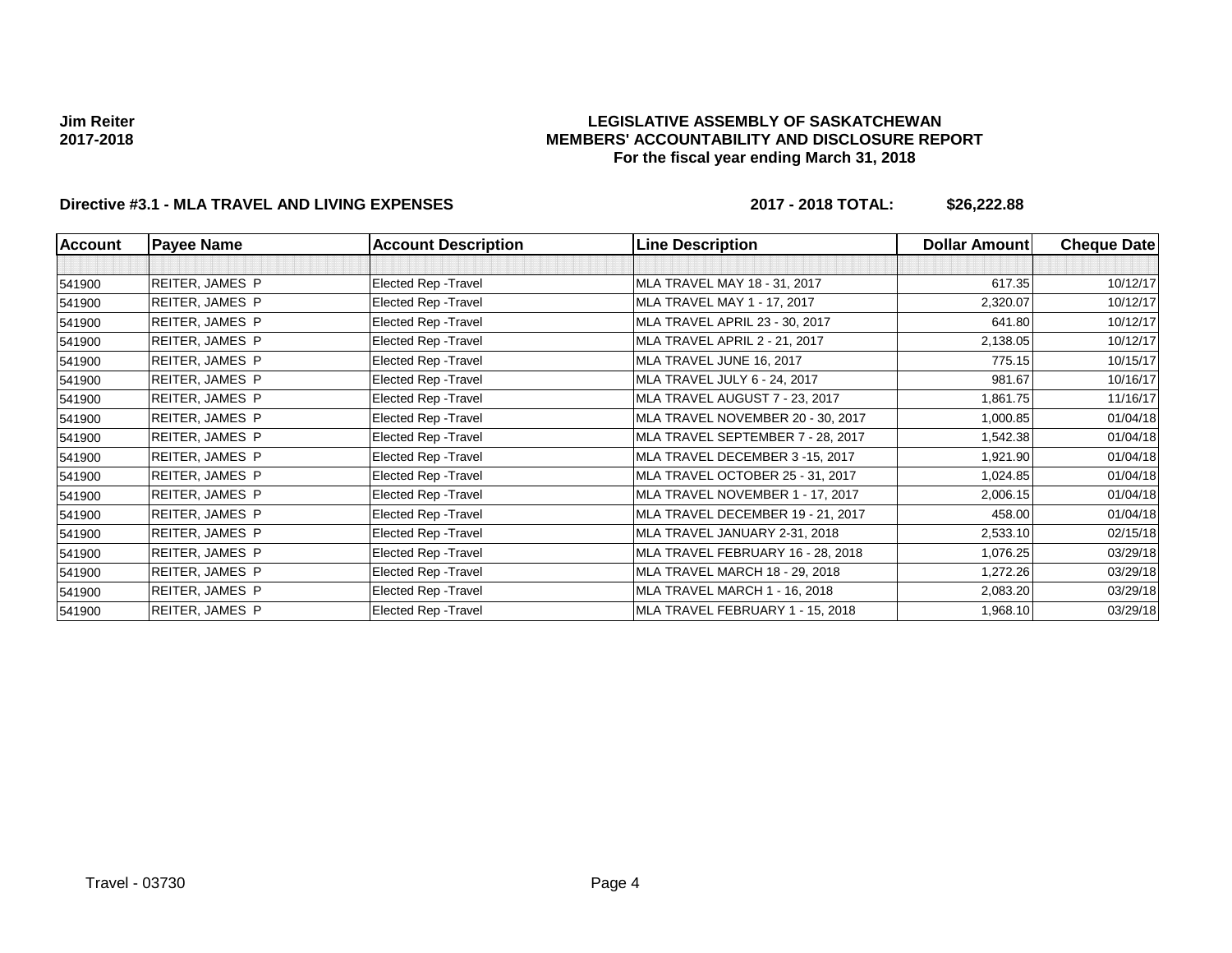### **LEGISLATIVE ASSEMBLY OF SASKATCHEWAN MEMBERS' ACCOUNTABILITY AND DISCLOSURE REPORT For the fiscal year ending March 31, 2018**

| <b>Account</b> | <b>Payee Name</b>                                | <b>Account Description</b>                | <b>Line Description</b>               | <b>Dollar Amount</b> | <b>Cheque Date</b> |
|----------------|--------------------------------------------------|-------------------------------------------|---------------------------------------|----------------------|--------------------|
|                |                                                  |                                           |                                       |                      |                    |
| 522000         | SPENCER/OGENCHUK                                 | Rent of Ground, Buildings and Other Space | APRIL OFFICE RENT                     | 984.94               | 04/01/17           |
| 522000         | SPENCER/OGENCHUK                                 | Rent of Ground, Buildings and Other Space | <b>MAY OFFICE RENT</b>                | 984.94               | 05/01/17           |
| 522000         | SPENCER/OGENCHUK                                 | Rent of Ground, Buildings and Other Space | <b>JUNE OFFICE RENT</b>               | 1,024.34             | 05/17/17           |
| 522000         | SPENCER/OGENCHUK                                 | Rent of Ground, Buildings and Other Space | JULY 2017 MLA OFFICE RENT             | 1,024.34             | 06/07/17           |
| 522000         | SPENCER/OGENCHUK                                 | Rent of Ground, Buildings and Other Space | <b>AUG. OFFICE RENT</b>               | 1,024.34             | 07/12/17           |
| 522000         | SPENCER/OGENCHUK                                 | Rent of Ground, Buildings and Other Space | <b>SEPTEMBER 2017 MLA OFFICE RENT</b> | 1,024.34             | 09/01/17           |
| 522000         | SPENCER/OGENCHUK                                 | Rent of Ground, Buildings and Other Space | OCTOBER 2017 MLA OFFICE RENT          | 1,024.34             | 09/15/17           |
| 522000         | SPENCER/OGENCHUK                                 | Rent of Ground, Buildings and Other Space | NOVEMBER 2017 MLA OFFICE RENT         | 1,024.34             | 10/18/17           |
| 522000         | SPENCER/OGENCHUK                                 | Rent of Ground, Buildings and Other Space | DECEMBER 2017 MLA OFFICE RENT         | 1,024.34             | 11/10/17           |
| 522000         | SPENCER/OGENCHUK                                 | Rent of Ground, Buildings and Other Space | JANUARY 2018 MLA OFFICE RENT          | 1,024.34             | 12/15/17           |
| 522000         | SPENCER/OGENCHUK                                 | Rent of Ground, Buildings and Other Space | FEBRUARY 2018 MLA OFFICE RENT         | 1,024.34             | 01/30/18           |
| 522000         | SPENCER/OGENCHUK<br>MINISTER OF FINANCE-MINISTRY | Rent of Ground, Buildings and Other Space | MARCH 2018 MLA OFFICE RENT            | 1,024.34             | 02/08/18           |
| 522200         | OF CENTRAL SERVICES                              | Rent of Photocopiers                      | PHOTOCOPIER SERVICE FEE 2017/18       | 100.00               | 12/01/17           |
| 522200         | TOSHIBA BUSINESS SOLUTIONS                       | Rent of Photocopiers                      | APRIL COPIER LEASE SAS000-546         | 196.47               | 04/01/17           |
| 522200         | TOSHIBA BUSINESS SOLUTIONS                       | <b>Rent of Photocopiers</b>               | MAY COPIER LEASE SAS000-546           | 198.97               | 05/01/17           |
| 522200         | TOSHIBA BUSINESS SOLUTIONS                       | Rent of Photocopiers                      | JUNE COPIER LEASE SAS000-546          | 197.14               | 06/01/17           |
| 522200         | <b>TOSHIBA BUSINESS SOLUTIONS</b>                | Rent of Photocopiers                      | <b>COPIER CHARGES</b>                 | 171.83               | 08/01/17           |
| 522200         | TOSHIBA BUSINESS SOLUTIONS                       | Rent of Photocopiers                      | JUNE COPIER LEASE SAS000-546          | 28.29                | 08/01/17           |
| 522200         | TOSHIBA BUSINESS SOLUTIONS                       | Rent of Photocopiers                      | <b>COPIER CHARGES</b>                 | 163.04               | 09/01/17           |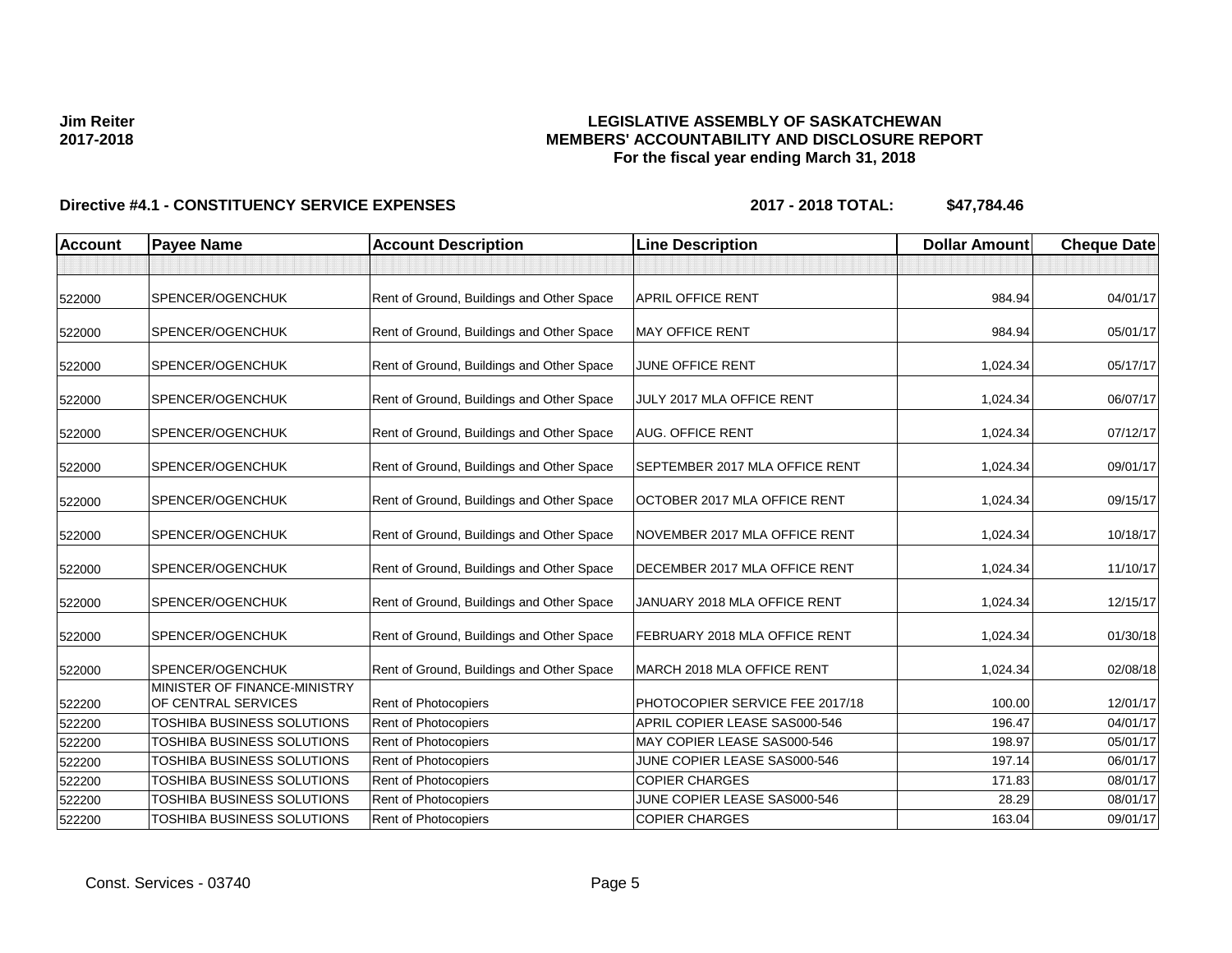### **LEGISLATIVE ASSEMBLY OF SASKATCHEWAN MEMBERS' ACCOUNTABILITY AND DISCLOSURE REPORT For the fiscal year ending March 31, 2018**

| <b>Account</b> | <b>Payee Name</b>                 | <b>Account Description</b>          | <b>Line Description</b>              | <b>Dollar Amount</b> | <b>Cheque Datel</b> |
|----------------|-----------------------------------|-------------------------------------|--------------------------------------|----------------------|---------------------|
|                |                                   |                                     |                                      |                      |                     |
| 522200         | <b>TOSHIBA BUSINESS SOLUTIONS</b> | Rent of Photocopiers                | <b>COPIER CHARGES</b>                | 153.95               | 09/01/17            |
| 522200         | TOSHIBA BUSINESS SOLUTIONS        | <b>Rent of Photocopiers</b>         | <b>COPIER CHARGES</b>                | 158.26               | 10/01/17            |
| 522200         | TOSHIBA BUSINESS SOLUTIONS        | <b>Rent of Photocopiers</b>         | <b>COPIER CHARGES</b>                | 165.54               | 11/01/17            |
| 522200         | TOSHIBA BUSINESS SOLUTIONS        | Rent of Photocopiers                | <b>COPIER CHARGES</b>                | 157.19               | 12/01/17            |
| 522200         | <b>TOSHIBA BUSINESS SOLUTIONS</b> | Rent of Photocopiers                | <b>COPIER CHARGES</b>                | 155.84               | 12/14/17            |
| 522200         | TOSHIBA BUSINESS SOLUTIONS        | Rent of Photocopiers                | <b>COPIER CHARGES</b>                | 164.58               | 02/01/18            |
| 522200         | TOSHIBA BUSINESS SOLUTIONS        | <b>Rent of Photocopiers</b>         | <b>COPIER CHARGES</b>                | 163.01               | 03/01/18            |
| 522200         | TOSHIBA BUSINESS SOLUTIONS        | Rent of Photocopiers                | <b>COPIER CHARGES</b>                | 163.63               | 03/23/18            |
| 522500         | MOORE & ASSOCIATES INC.           | <b>Insurance Premiums</b>           | POLICY #ESTON-1 INSURANCE 2018       | 638.12               | 01/01/18            |
| 522600         | ROSETOWN, TOWN OF                 | Utilities - Water and Sewer         | 0008005 0000 FEB 1 - MAR 31/17       | 142.47               | 05/02/17            |
| 522600         | ROSETOWN, TOWN OF                 | Utilities - Water and Sewer         | FEBRUARY 1 - MARCH 31, 2018          | 152.66               | 03/31/18            |
| 522700         | ROSETOWN, TOWN OF                 | Utilities - Electricity and Nat Gas | 00080050000 JUNE 1, 2017             | 119.48               | 06/01/17            |
| 522700         | ROSETOWN, TOWN OF                 | Utilities - Electricity and Nat Gas | JUNE 1 - JULY 31, 2017               | 165.46               | 09/01/17            |
| 522700         | ROSETOWN, TOWN OF                 | Utilities - Electricity and Nat Gas | AUGUST 1 - SEPTEMBER 30, 2017        | 142.47               | 10/03/17            |
| 522700         | ROSETOWN, TOWN OF                 | Utilities - Electricity and Nat Gas | OCTOBER 1 - NOVEMBER 30, 2017        | 142.47               | 12/01/17            |
| 522700         | ROSETOWN, TOWN OF                 | Utilities - Electricity and Nat Gas | 01, DECEMBER 2017 - 31, JANUARY 2018 | 125.80               | 02/02/18            |
| 522700         | SASKENERGY INCORPORATED           | Utilities - Electricity and Nat Gas | 61331200008 JANUARY 25, 2018         | 115.03               | 02/01/18            |
| 522700         | SASKENERGY INCORPORATED           | Utilities - Electricity and Nat Gas | 61331200008 FEBRIARU 23. 2-19        | 125.14               | 03/01/18            |
| 522700         | SASKENERGY INCORPORATED           | Utilities - Electricity and Nat Gas | 61331200008 MARCH 21, 2018           | 122.23               | 03/21/18            |
| 522700         | <b>SASKPOWER CORPORATION</b>      | Utilities - Electricity and Nat Gas | 500001885861 APR/17                  | 96.79                | 05/01/17            |
| 522700         | SASKPOWER CORPORATION             | Utilities - Electricity and Nat Gas | 500001885861 MAY/17                  | 366.23               | 06/01/17            |
| 522700         | SASKPOWER CORPORATION             | Utilities - Electricity and Nat Gas | 500001885861 JUN/17                  | 173.91               | 08/01/17            |
| 522700         | SASKPOWER CORPORATION             | Utilities - Electricity and Nat Gas | 500001885861 JULY 25, 2017           | 155.96               | 08/01/17            |
| 522700         | SASKPOWER CORPORATION             | Utilities - Electricity and Nat Gas | 500001885861 AUGUST 25, 2017         | 209.91               | 09/01/17            |
| 522700         | <b>SASKPOWER CORPORATION</b>      | Utilities - Electricity and Nat Gas | 500001885861 SEPTEMBER 26, 2017      | 198.60               | 10/01/17            |
| 522700         | SASKPOWER CORPORATION             | Utilities - Electricity and Nat Gas | 500001885861 OCTOBER 25, 2017        | 166.57               | 11/01/17            |
| 522700         | SASKPOWER CORPORATION             | Utilities - Electricity and Nat Gas | 500001885861 NOVEMBER 24, 2017       | 171.13               | 12/01/17            |
| 522700         | SASKPOWER CORPORATION             | Utilities - Electricity and Nat Gas | 500001885861 DECEMBER 22, 2017       | 153.06               | 01/01/18            |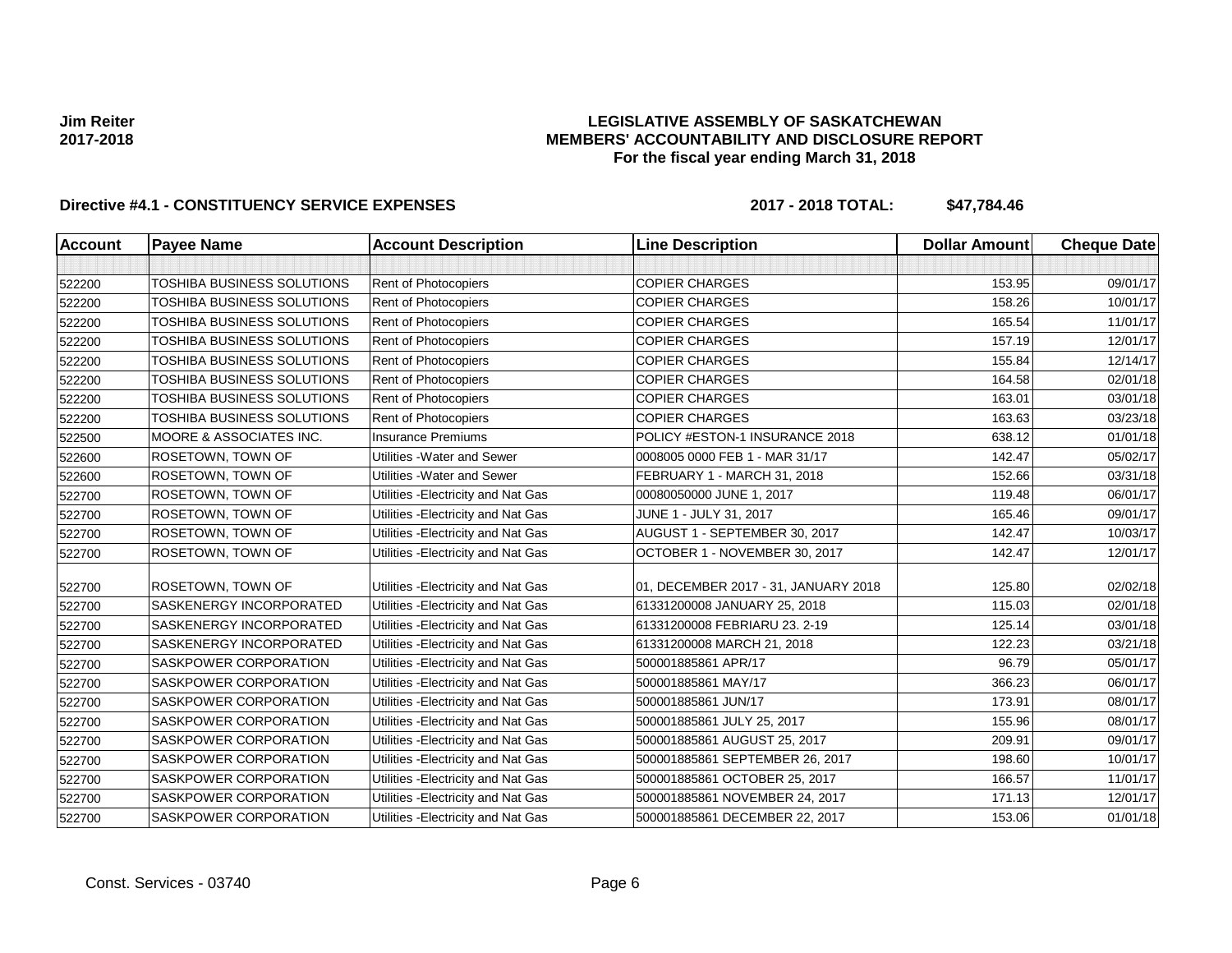### **LEGISLATIVE ASSEMBLY OF SASKATCHEWAN MEMBERS' ACCOUNTABILITY AND DISCLOSURE REPORT For the fiscal year ending March 31, 2018**

| <b>Account</b> | <b>Payee Name</b>                                   | <b>Account Description</b>           | <b>Line Description</b>                                | <b>Dollar Amount</b> | <b>Cheque Date</b> |
|----------------|-----------------------------------------------------|--------------------------------------|--------------------------------------------------------|----------------------|--------------------|
|                |                                                     |                                      |                                                        |                      |                    |
| 522700         | <b>SASKPOWER CORPORATION</b>                        | Utilities - Electricity and Nat Gas  | 500001885861 JANUARY 25, 2018                          | 178.62               | 02/01/18           |
| 522700         | <b>SASKPOWER CORPORATION</b>                        | Utilities - Electricity and Nat Gas  | 500001885861 FEBRUARY 23, 2018                         | 157.33               | 03/01/18           |
| 522700         | <b>SASKPOWER CORPORATION</b>                        | Utilities - Electricity and Nat Gas  | 500001885861 MARCH 26, 2018                            | 201.65               | 03/26/18           |
| 524000         | <b>IMPACT ENERGY SERVICES</b>                       | Repairs                              | ELECTRICAL WORK - NO GST                               | 679.53               | 10/01/17           |
| 524000         | <b>IMPACT ENERGY SERVICES</b>                       | Repairs                              | <b>CORRECTION TO ORIGINAL INVOICE</b><br><b>AMOUNT</b> | 78.68                | 10/01/17           |
| 524000         | <b>IMPACT ENERGY SERVICES</b>                       | Repairs                              | OFFICE MAINTENANCE - NO GST                            | 1,726.41             | 03/19/18           |
| 525000         | MINISTER OF FINANCE-MINISTRY<br>OF CENTRAL SERVICES | Postal, Courier, Freight and Related | APRIL 2017 MAIL SERVICES                               | 40.97                | 06/09/17           |
| 525000         | MINISTER OF FINANCE-MINISTRY<br>OF CENTRAL SERVICES | Postal, Courier, Freight and Related | MAY 2017 MAIL SERVICES                                 | 40.97                | 08/01/17           |
| 525000         | MINISTER OF FINANCE-MINISTRY<br>OF CENTRAL SERVICES | Postal, Courier, Freight and Related | JUNE 2017 MAIL SERVICES                                | 41.00                | 08/01/17           |
| 525000         | MINISTER OF FINANCE-MINISTRY<br>OF CENTRAL SERVICES | Postal, Courier, Freight and Related | JULY 2017 MAIL SERVICES                                | 42.05                | 10/01/17           |
| 525000         | MINISTER OF FINANCE-MINISTRY<br>OF CENTRAL SERVICES | Postal, Courier, Freight and Related | AUGUST 2017 MAIL SERVICES                              | 42.05                | 10/01/17           |
| 525000         | MINISTER OF FINANCE-MINISTRY<br>OF CENTRAL SERVICES | Postal, Courier, Freight and Related | OCTOBER 2017 MAIL SERVICES                             | 42.09                | 12/01/17           |
| 525000         | MINISTER OF FINANCE-MINISTRY<br>OF CENTRAL SERVICES | Postal, Courier, Freight and Related | SEPTEMBER 2017 MAIL SERVICES                           | 42.09                | 12/01/17           |
| 525000         | MINISTER OF FINANCE-MINISTRY<br>OF CENTRAL SERVICES | Postal, Courier, Freight and Related | NOVEMBER 2017 MAIL SERVICES                            | 42.09                | 01/01/18           |
| 525000         | MINISTER OF FINANCE-MINISTRY<br>OF CENTRAL SERVICES | Postal, Courier, Freight and Related | DECEMBER 2017 MAIL SERVICES                            | 42.09                | 03/01/18           |
| 525000         | MINISTER OF FINANCE-MINISTRY<br>OF CENTRAL SERVICES | Postal, Courier, Freight and Related | JANUARY 2018 MAIL SERVICES                             | 42.09                | 03/08/18           |
| 525000         | MINISTER OF FINANCE-MINISTRY<br>OF CENTRAL SERVICES | Postal, Courier, Freight and Related | FEBRUARY 2018 MAIL SERVICES                            | 42.13                | 03/22/18           |
| 525000         | MINISTER OF FINANCE-MINISTRY<br>OF CENTRAL SERVICES | Postal, Courier, Freight and Related | MARCH 2018 MAIL SERVICES                               | 42.11                | 03/31/18           |
| 525000         | REITER, JAMES P                                     | Postal, Courier, Freight and Related | <b>REIMB: POSTAGE</b>                                  | 28.94                | 11/07/17           |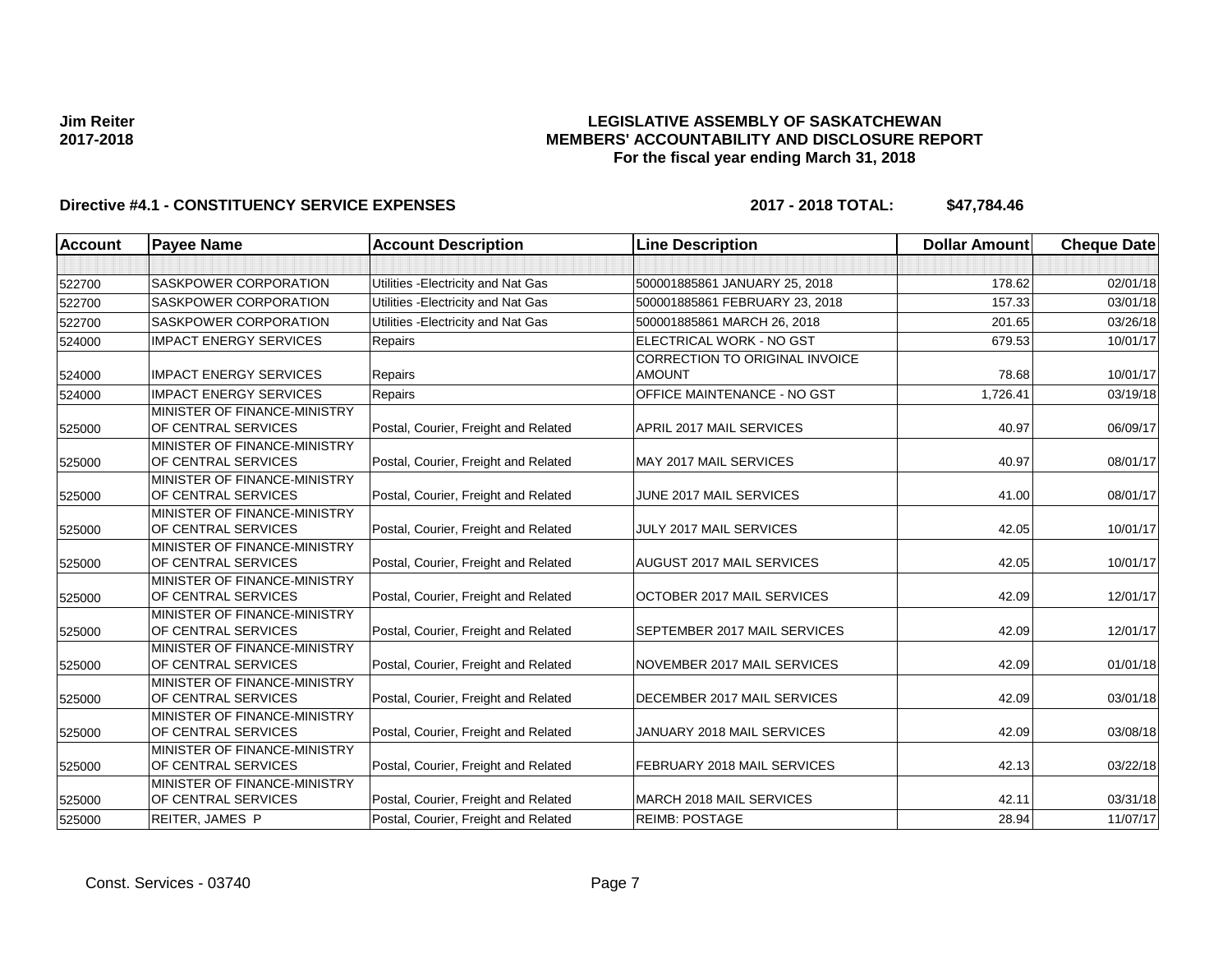### **LEGISLATIVE ASSEMBLY OF SASKATCHEWAN MEMBERS' ACCOUNTABILITY AND DISCLOSURE REPORT For the fiscal year ending March 31, 2018**

| <b>Account</b> | <b>Payee Name</b>                       | <b>Account Description</b>           | <b>Line Description</b>                 | <b>Dollar Amount</b> | <b>Cheque Date</b> |
|----------------|-----------------------------------------|--------------------------------------|-----------------------------------------|----------------------|--------------------|
|                |                                         |                                      |                                         |                      |                    |
| 525000         | <b>TUNES &amp; TRINKETS LTD.</b>        | Postal, Courier, Freight and Related | <b>SASKATCHEWAN FLAGS</b>               | 40.00                | 06/02/17           |
|                | <b>MAIN STREET COMPUTER</b>             |                                      |                                         |                      |                    |
| 528000         | <b>SOLUTIONS</b>                        | <b>Support Services</b>              | <b>COMPUTERS &amp; COMPUTER SERVICE</b> | 477.00               | 12/01/17           |
| 529000         | UNIFIRST CANADA LTD.                    | <b>General Contractual Services</b>  | <b>MAT CLEANING</b>                     | 66.94                | 05/01/17           |
| 529000         | UNIFIRST CANADA LTD.                    | <b>General Contractual Services</b>  | <b>MAT CLEANING</b>                     | 66.94                | 05/09/17           |
| 529000         | UNIFIRST CANADA LTD.                    | <b>General Contractual Services</b>  | <b>MAT CLEANING</b>                     | 44.79                | 06/06/17           |
| 529000         | UNIFIRST CANADA LTD.                    | <b>General Contractual Services</b>  | <b>MAT CLEANING SERVICE</b>             | 44.79                | 08/01/17           |
| 529000         | UNIFIRST CANADA LTD.                    | <b>General Contractual Services</b>  | <b>MAT CLEANING</b>                     | 44.79                | 09/01/17           |
| 529000         | UNIFIRST CANADA LTD.                    | <b>General Contractual Services</b>  | <b>MAT CLEANING SERVICE</b>             | 43.59                | 10/01/17           |
| 529000         | UNIFIRST CANADA LTD.                    | <b>General Contractual Services</b>  | <b>MAT CLEANING SERVICE</b>             | 44.79                | 11/01/17           |
| 529000         | UNIFIRST CANADA LTD.                    | <b>General Contractual Services</b>  | <b>MAT CLEANING</b>                     | 43.89                | 12/01/17           |
| 529000         | UNIFIRST CANADA LTD.                    | <b>General Contractual Services</b>  | <b>MAT CLEANING</b>                     | 49.40                | 01/01/18           |
| 529000         | UNIFIRST CANADA LTD.                    | <b>General Contractual Services</b>  | <b>MAT CLEANING</b>                     | 12.46                | 02/01/18           |
| 529000         | UNIFIRST CANADA LTD.                    | <b>General Contractual Services</b>  | <b>MAT CLEANING</b>                     | 17.12                | 03/01/18           |
| 530300         | <b>MARU GROUP CANADA INC.</b>           | Primary Research/Focus group         | AD HOC CONSULTING - NO GST              | 607.15               | 07/01/17           |
| 530300         | <b>MARU GROUP CANADA INC.</b>           | Primary Research/Focus group         | AD HOC CONSULTING - NO GST              | 646.74               | 01/01/18           |
| 530300         | <b>MARU GROUP CANADA INC.</b>           | Primary Research/Focus group         | AD HOC CONSULTING - NO GST              | 632.97               | 03/01/18           |
| 530500         | <b>COMMUNITY SAFETY NET</b>             | Media Placement                      | ADVERTISING - NO GST                    | 300.00               | 11/01/17           |
| 530500         | <b>FABMAR COMMUNICATIONS LTD.</b>       | Media Placement                      | ADVERTISING - NO GST                    | 52.16                | 03/01/18           |
| 530500         | <b>FABMAR COMMUNICATIONS LTD</b>        | Media Placement                      | ADVERTISING - NO GST                    | 52.16                | 03/01/18           |
|                | <b>GOLDEN WEST BROADCASTING</b>         |                                      |                                         |                      |                    |
| 530500         | LTD.                                    | <b>Media Placement</b>               | <b>ADVERTISING</b>                      | 100.00               | 06/01/17           |
|                | <b>GOLDEN WEST BROADCASTING</b>         |                                      |                                         |                      |                    |
| 530500         | LTD.                                    | Media Placement                      | <b>ADVERTISING</b>                      | 50.00                | 06/01/17           |
|                | GOLDEN WEST BROADCASTING                |                                      |                                         |                      |                    |
| 530500         | LTD.                                    | <b>Media Placement</b>               | <b>ADVERTISING</b>                      | 50.00                | 06/01/17           |
|                | <b>GOLDEN WEST BROADCASTING</b>         |                                      |                                         |                      |                    |
| 530500         | LTD.                                    | <b>Media Placement</b>               | ADVERTISING JIMR010 JUN 30/17           | 700.00               | 08/01/17           |
| 530500         | <b>GOLDEN WEST BROADCASTING</b><br>LTD. | <b>Media Placement</b>               | ADVERTISING JIMR010 JUN 30/17           | 700.00               | 08/01/17           |
|                |                                         |                                      |                                         |                      |                    |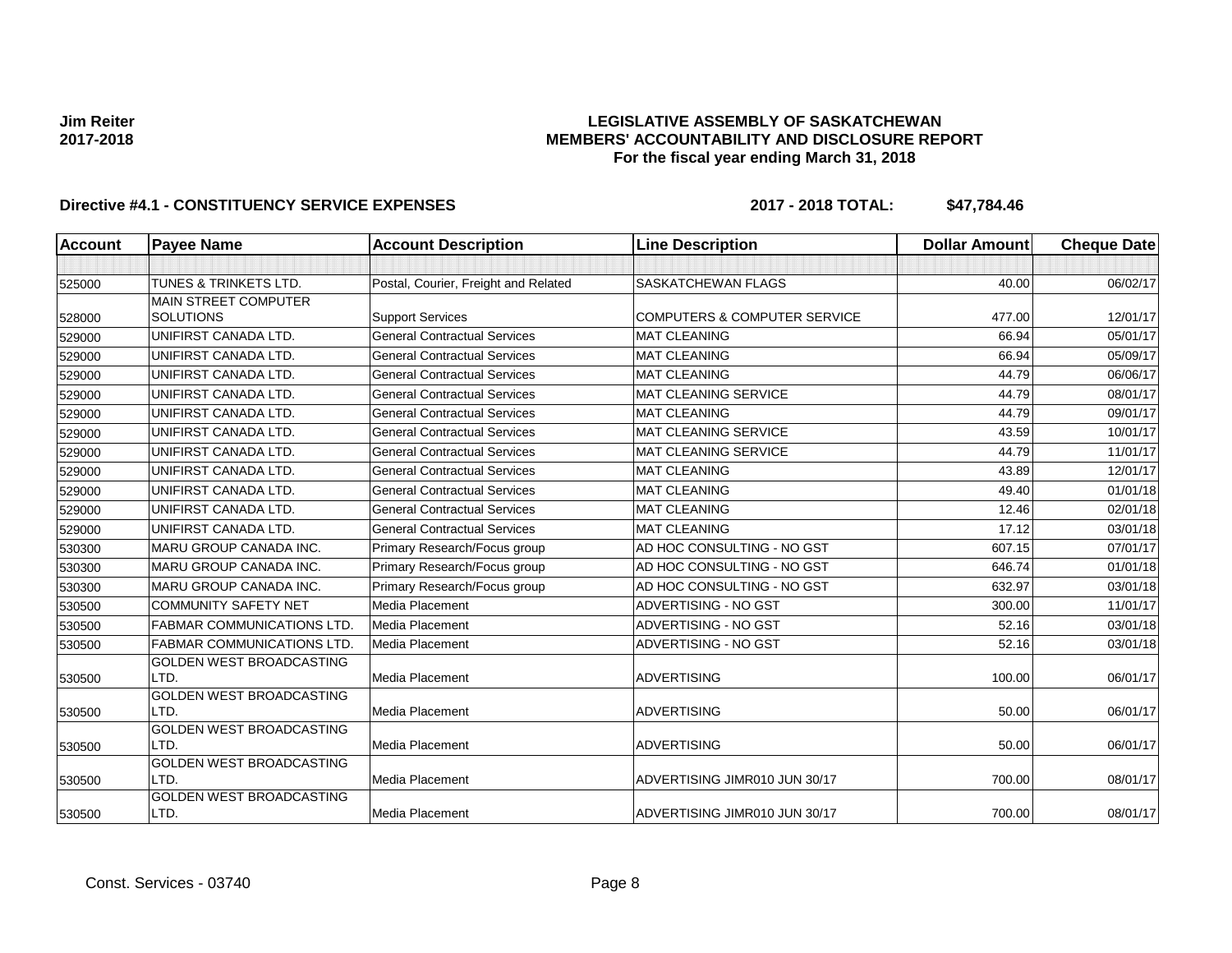### **LEGISLATIVE ASSEMBLY OF SASKATCHEWAN MEMBERS' ACCOUNTABILITY AND DISCLOSURE REPORT For the fiscal year ending March 31, 2018**

| <b>Account</b> | <b>Payee Name</b>                       | <b>Account Description</b> | <b>Line Description</b> | <b>Dollar Amount</b> | <b>Cheque Date</b> |
|----------------|-----------------------------------------|----------------------------|-------------------------|----------------------|--------------------|
|                |                                         |                            |                         |                      |                    |
|                | <b>GOLDEN WEST BROADCASTING</b>         |                            |                         |                      |                    |
| 530500         | LTD.                                    | Media Placement            | <b>ADVERTISING</b>      | 525.00               | 12/01/17           |
|                | <b>GOLDEN WEST BROADCASTING</b>         |                            |                         |                      |                    |
| 530500         | LTD.                                    | Media Placement            | <b>ADVERTISING</b>      | 525.00               | 12/01/17           |
|                | <b>GOLDEN WEST BROADCASTING</b>         |                            |                         |                      |                    |
| 530500         | LTD.<br><b>GOLDEN WEST BROADCASTING</b> | <b>Media Placement</b>     | <b>ADVERTISING</b>      | 199.00               | 01/01/18           |
| 530500         | LTD.                                    | <b>Media Placement</b>     | <b>ADVERTISING</b>      | 81.00                | 01/01/18           |
|                | <b>GOLDEN WEST BROADCASTING</b>         |                            |                         |                      |                    |
| 530500         | LTD.                                    | Media Placement            | <b>ADVERTISING</b>      | 81.00                | 01/01/18           |
|                | <b>GOLDEN WEST BROADCASTING</b>         |                            |                         |                      |                    |
| 530500         | LTD.                                    | <b>Media Placement</b>     | ADVERTISING - NO GST    | 34.23                | 03/01/18           |
|                | <b>GOLDEN WEST BROADCASTING</b>         |                            |                         |                      |                    |
| 530500         | LTD.                                    | Media Placement            | <b>ADVERTISING</b>      | 66.98                | 03/01/18           |
|                | <b>GOLDEN WEST BROADCASTING</b>         |                            |                         |                      |                    |
| 530500         | LTD.                                    | <b>Media Placement</b>     | ADVERTISING - NO GST    | 80.37                | 03/01/18           |
| 530500         | HARVARD BROADCASTING INC.               | Media Placement            | <b>ADVERTISING</b>      | 159.70               | 03/01/18           |
| 530500         | <b>INDEPENDENT PRINTERS LTD.</b>        | Media Placement            | <b>ADVERTISING</b>      | 35.28                | 04/06/17           |
| 530500         | <b>INDEPENDENT PRINTERS LTD.</b>        | <b>Media Placement</b>     | <b>ADVERTISING</b>      | 35.28                | 05/01/17           |
| 530500         | <b>INDEPENDENT PRINTERS LTD.</b>        | Media Placement            | <b>ADVERTISING</b>      | 35.28                | 05/01/17           |
| 530500         | <b>INDEPENDENT PRINTERS LTD.</b>        | Media Placement            | <b>ADVERTISING</b>      | 35.28                | 05/01/17           |
| 530500         | <b>INDEPENDENT PRINTERS LTD.</b>        | Media Placement            | <b>ADVERTISING</b>      | 35.28                | 05/04/17           |
| 530500         | <b>INDEPENDENT PRINTERS LTD.</b>        | Media Placement            | <b>ADVERTISING</b>      | 35.28                | 05/11/17           |
| 530500         | <b>INDEPENDENT PRINTERS LTD.</b>        | <b>Media Placement</b>     | <b>ADVERTISING</b>      | 35.28                | 05/18/17           |
| 530500         | <b>INDEPENDENT PRINTERS LTD.</b>        | Media Placement            | <b>ADVERTISING</b>      | 35.28                | 06/01/17           |
| 530500         | <b>INDEPENDENT PRINTERS LTD.</b>        | Media Placement            | <b>ADVERTISING</b>      | 35.28                | 06/01/17           |
| 530500         | <b>INDEPENDENT PRINTERS LTD.</b>        | <b>Media Placement</b>     | <b>ADVERTISING</b>      | 25.00                | 06/08/17           |
| 530500         | <b>INDEPENDENT PRINTERS LTD.</b>        | Media Placement            | <b>ADVERTISING</b>      | 35.28                | 06/08/17           |
| 530500         | <b>INDEPENDENT PRINTERS LTD.</b>        | Media Placement            | <b>ADVERTISING</b>      | 35.28                | 06/15/17           |
| 530500         | <b>INDEPENDENT PRINTERS LTD.</b>        | Media Placement            | <b>ADVERTISING</b>      | 25.00                | 07/01/17           |
| 530500         | <b>INDEPENDENT PRINTERS LTD.</b>        | Media Placement            | <b>ADVERTISING</b>      | 35.28                | 07/01/17           |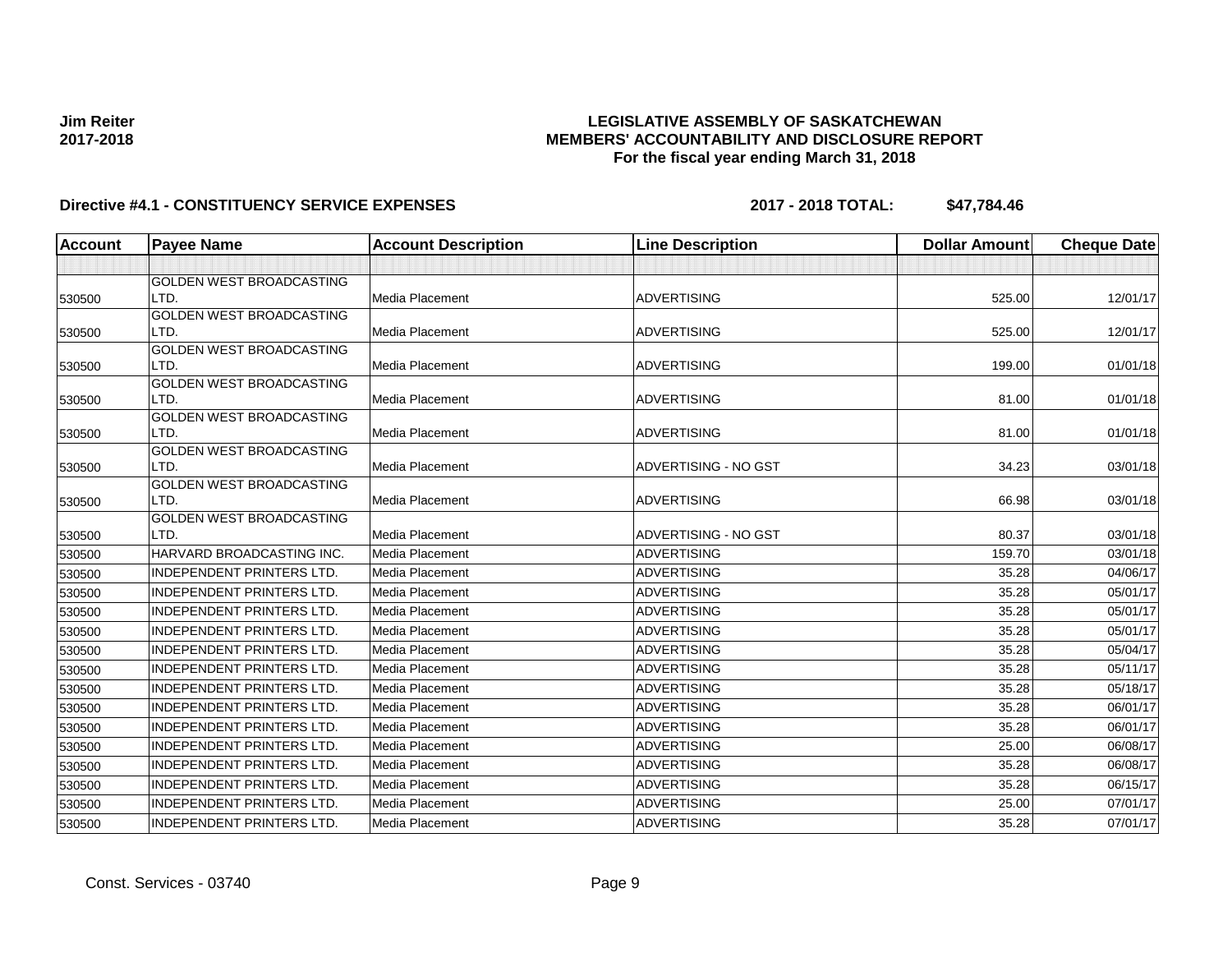### **LEGISLATIVE ASSEMBLY OF SASKATCHEWAN MEMBERS' ACCOUNTABILITY AND DISCLOSURE REPORT For the fiscal year ending March 31, 2018**

| <b>Account</b> | <b>Payee Name</b>                | <b>Account Description</b> | <b>Line Description</b> | <b>Dollar Amount</b> | <b>Cheque Date</b> |
|----------------|----------------------------------|----------------------------|-------------------------|----------------------|--------------------|
|                |                                  |                            |                         |                      |                    |
| 530500         | <b>INDEPENDENT PRINTERS LTD.</b> | <b>Media Placement</b>     | <b>ADVERTISING</b>      | 35.28                | 07/01/17           |
| 530500         | <b>INDEPENDENT PRINTERS LTD.</b> | Media Placement            | <b>ADVERTISING</b>      | 35.28                | 08/01/17           |
| 530500         | <b>INDEPENDENT PRINTERS LTD.</b> | Media Placement            | <b>ADVERTISING</b>      | 38.32                | 08/03/17           |
| 530500         | <b>INDEPENDENT PRINTERS LTD.</b> | Media Placement            | <b>ADVERTISING</b>      | 35.28                | 09/01/17           |
| 530500         | <b>INDEPENDENT PRINTERS LTD.</b> | Media Placement            | <b>ADVERTISING</b>      | 35.28                | 09/01/17           |
| 530500         | <b>INDEPENDENT PRINTERS LTD.</b> | Media Placement            | <b>ADVERTISING</b>      | 38.32                | 09/01/17           |
| 530500         | <b>INDEPENDENT PRINTERS LTD.</b> | Media Placement            | <b>ADVERTISING</b>      | 35.28                | 09/01/17           |
| 530500         | <b>INDEPENDENT PRINTERS LTD.</b> | Media Placement            | <b>ADVERTISING</b>      | 35.28                | 09/07/17           |
| 530500         | <b>INDEPENDENT PRINTERS LTD.</b> | Media Placement            | <b>ADVERTISING</b>      | 35.28                | 09/14/17           |
| 530500         | <b>INDEPENDENT PRINTERS LTD.</b> | Media Placement            | <b>ADVERTISING</b>      | 35.28                | 10/01/17           |
| 530500         | <b>INDEPENDENT PRINTERS LTD.</b> | Media Placement            | <b>ADVERTISING</b>      | 35.28                | 10/01/17           |
| 530500         | <b>INDEPENDENT PRINTERS LTD.</b> | Media Placement            | <b>ADVERTISING</b>      | 35.28                | 10/05/17           |
| 530500         | <b>INDEPENDENT PRINTERS LTD.</b> | Media Placement            | ADVERTISING             | 35.28                | 10/12/17           |
| 530500         | <b>INDEPENDENT PRINTERS LTD.</b> | Media Placement            | <b>ADVERTISING</b>      | 35.28                | 10/19/17           |
| 530500         | <b>INDEPENDENT PRINTERS LTD.</b> | Media Placement            | <b>ADVERTISING</b>      | 35.28                | 11/01/17           |
| 530500         | <b>INDEPENDENT PRINTERS LTD.</b> | Media Placement            | <b>ADVERTISING</b>      | 35.28                | 11/02/17           |
| 530500         | <b>INDEPENDENT PRINTERS LTD.</b> | Media Placement            | <b>ADVERTISING</b>      | 35.28                | 11/09/17           |
| 530500         | <b>INDEPENDENT PRINTERS LTD.</b> | Media Placement            | <b>ADVERTISING</b>      | 35.28                | 12/01/17           |
| 530500         | INDEPENDENT PRINTERS LTD.        | Media Placement            | <b>ADVERTISING</b>      | 35.28                | 12/01/17           |
| 530500         | INDEPENDENT PRINTERS LTD.        | Media Placement            | <b>ADVERTISING</b>      | 35.28                | 12/01/17           |
| 530500         | INDEPENDENT PRINTERS LTD.        | Media Placement            | <b>ADVERTISING</b>      | 35.28                | 12/07/17           |
| 530500         | <b>INDEPENDENT PRINTERS LTD.</b> | Media Placement            | <b>ADVERTISING</b>      | 35.28                | 12/14/17           |
| 530500         | <b>INDEPENDENT PRINTERS LTD.</b> | Media Placement            | <b>ADVERTISING</b>      | 91.98                | 12/14/17           |
| 530500         | <b>INDEPENDENT PRINTERS LTD.</b> | <b>Media Placement</b>     | <b>ADVERTISING</b>      | 35.28                | 01/01/18           |
| 530500         | <b>INDEPENDENT PRINTERS LTD.</b> | <b>Media Placement</b>     | <b>ADVERTISING</b>      | 35.28                | 01/04/18           |
| 530500         | <b>INDEPENDENT PRINTERS LTD.</b> | Media Placement            | <b>ADVERTISING</b>      | 35.28                | 01/11/18           |
| 530500         | <b>INDEPENDENT PRINTERS LTD.</b> | Media Placement            | <b>ADVERTISING</b>      | 35.28                | 02/01/18           |
| 530500         | <b>INDEPENDENT PRINTERS LTD.</b> | Media Placement            | <b>ADVERTISING</b>      | 35.28                | 02/01/18           |
| 530500         | <b>INDEPENDENT PRINTERS LTD.</b> | Media Placement            | <b>ADVERTISING</b>      | 35.28                | 02/01/18           |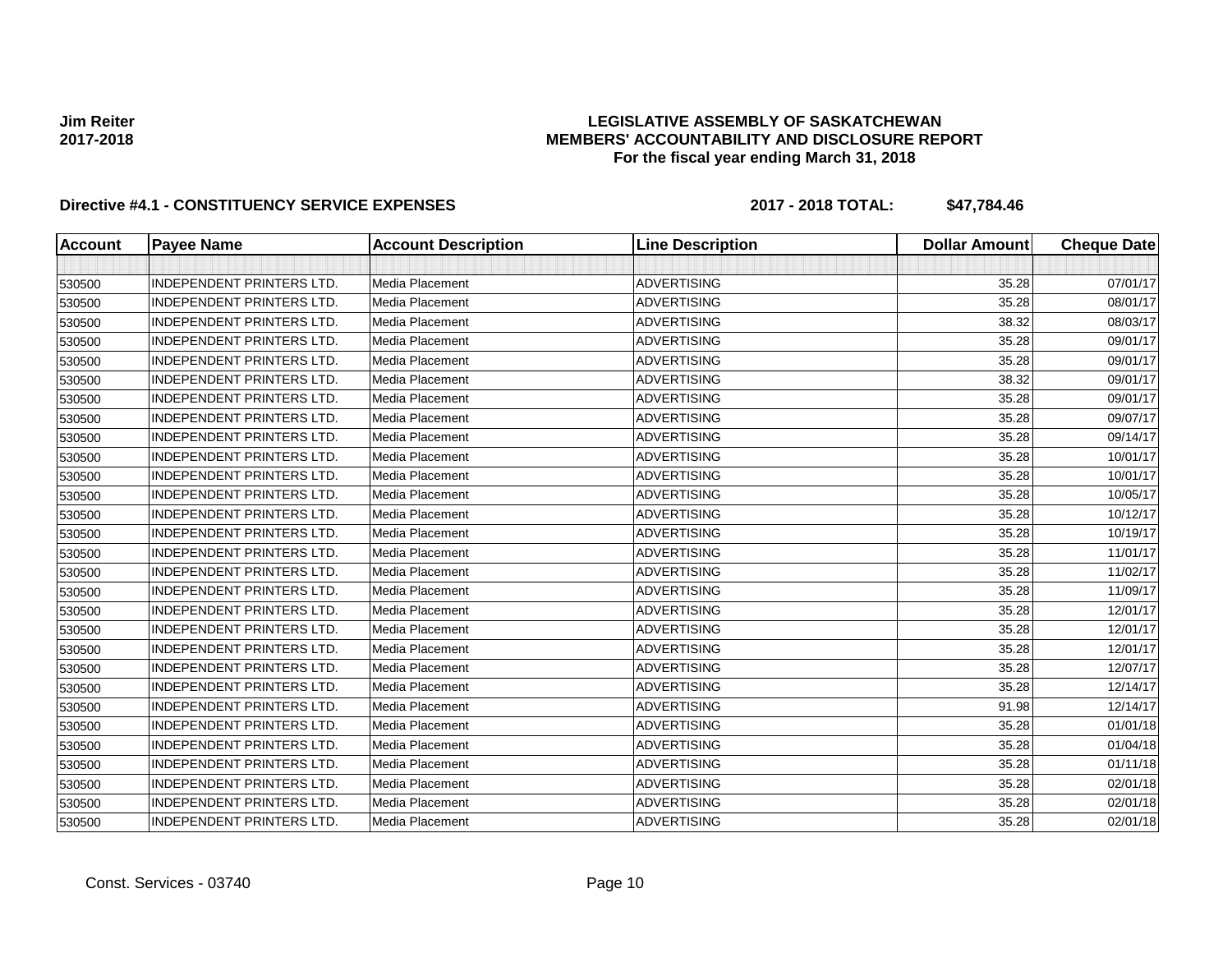### **LEGISLATIVE ASSEMBLY OF SASKATCHEWAN MEMBERS' ACCOUNTABILITY AND DISCLOSURE REPORT For the fiscal year ending March 31, 2018**

| <b>Account</b> | <b>Payee Name</b>                | <b>Account Description</b> | <b>Line Description</b> | <b>Dollar Amount</b> | <b>Cheque Date</b> |
|----------------|----------------------------------|----------------------------|-------------------------|----------------------|--------------------|
|                |                                  |                            |                         |                      |                    |
| 530500         | <b>INDEPENDENT PRINTERS LTD.</b> | <b>Media Placement</b>     | <b>ADVERTISING</b>      | 35.28                | 02/08/18           |
| 530500         | <b>INDEPENDENT PRINTERS LTD.</b> | Media Placement            | <b>ADVERTISING</b>      | 35.28                | 03/01/18           |
| 530500         | <b>INDEPENDENT PRINTERS LTD.</b> | <b>Media Placement</b>     | <b>ADVERTISING</b>      | 35.28                | 03/01/18           |
| 530500         | <b>INDEPENDENT PRINTERS LTD.</b> | Media Placement            | <b>ADVERTISING</b>      | 35.28                | 03/01/18           |
| 530500         | <b>INDEPENDENT PRINTERS LTD.</b> | Media Placement            | <b>ADVERTISING</b>      | 35.28                | 03/08/18           |
| 530500         | <b>INDEPENDENT PRINTERS LTD.</b> | Media Placement            | <b>ADVERTISING</b>      | 35.28                | 03/15/18           |
| 530500         | <b>INDEPENDENT PRINTERS LTD.</b> | Media Placement            | <b>ADVERTISING</b>      | 61.32                | 03/22/18           |
| 530500         | <b>INDEPENDENT PRINTERS LTD.</b> | Media Placement            | <b>ADVERTISING</b>      | 35.28                | 03/22/18           |
| 530500         | <b>INDEPENDENT PRINTERS LTD.</b> | Media Placement            | <b>ADVERTISING</b>      | 35.28                | 03/29/18           |
| 530500         | <b>JAMAC PUBLISHING LTD.</b>     | Media Placement            | <b>ADVERTISING</b>      | 95.00                | 05/01/17           |
| 530500         | JAMAC PUBLISHING LTD.            | Media Placement            | <b>ADVERTISING</b>      | 125.44               | 05/01/17           |
| 530500         | JAMAC PUBLISHING LTD.            | Media Placement            | <b>ADVERTISING</b>      | 156.80               | 06/01/17           |
| 530500         | <b>JAMAC PUBLISHING LTD.</b>     | Media Placement            | <b>ADVERTISING</b>      | 33.00                | 06/13/17           |
| 530500         | <b>JAMAC PUBLISHING LTD.</b>     | Media Placement            | <b>ADVERTISING</b>      | 125.44               | 07/01/17           |
| 530500         | <b>JAMAC PUBLISHING LTD.</b>     | Media Placement            | <b>ADVERTISING</b>      | 62.72                | 07/01/17           |
| 530500         | <b>JAMAC PUBLISHING LTD.</b>     | Media Placement            | <b>ADVERTISING</b>      | 156.80               | 09/01/17           |
| 530500         | <b>JAMAC PUBLISHING LTD.</b>     | Media Placement            | <b>ADVERTISING</b>      | 125.44               | 10/01/17           |
| 530500         | <b>JAMAC PUBLISHING LTD.</b>     | Media Placement            | <b>ADVERTISING</b>      | 251.80               | 11/01/17           |
| 530500         | <b>JAMAC PUBLISHING LTD.</b>     | Media Placement            | <b>ADVERTISING</b>      | 125.44               | 12/01/17           |
| 530500         | <b>JAMAC PUBLISHING LTD.</b>     | Media Placement            | <b>ADVERTISING</b>      | 97.50                | 01/01/18           |
| 530500         | <b>JAMAC PUBLISHING LTD.</b>     | Media Placement            | <b>ADVERTISING</b>      | 186.69               | 01/01/18           |
| 530500         | <b>JAMAC PUBLISHING LTD.</b>     | Media Placement            | <b>ADVERTISING</b>      | 125.44               | 02/01/18           |
| 530500         | <b>JAMAC PUBLISHING LTD.</b>     | Media Placement            | <b>ADVERTISING</b>      | 128.72               | 03/01/18           |
| 530500         | JAMAC PUBLISHING LTD.            | Media Placement            | <b>ADVERTISING</b>      | 128.72               | 03/27/18           |
| 530500         | <b>JENSON PUBLISHING</b>         | Media Placement            | <b>ADVERTISING</b>      | 38.00                | 04/06/17           |
| 530500         | <b>JENSON PUBLISHING</b>         | Media Placement            | <b>ADVERTISING</b>      | 38.00                | 05/01/17           |
| 530500         | <b>JENSON PUBLISHING</b>         | Media Placement            | <b>ADVERTISING</b>      | 38.00                | 05/01/17           |
| 530500         | <b>JENSON PUBLISHING</b>         | Media Placement            | <b>ADVERTISING</b>      | 38.00                | 05/01/17           |
| 530500         | <b>JENSON PUBLISHING</b>         | Media Placement            | <b>ADVERTISING</b>      | 38.00                | 05/04/17           |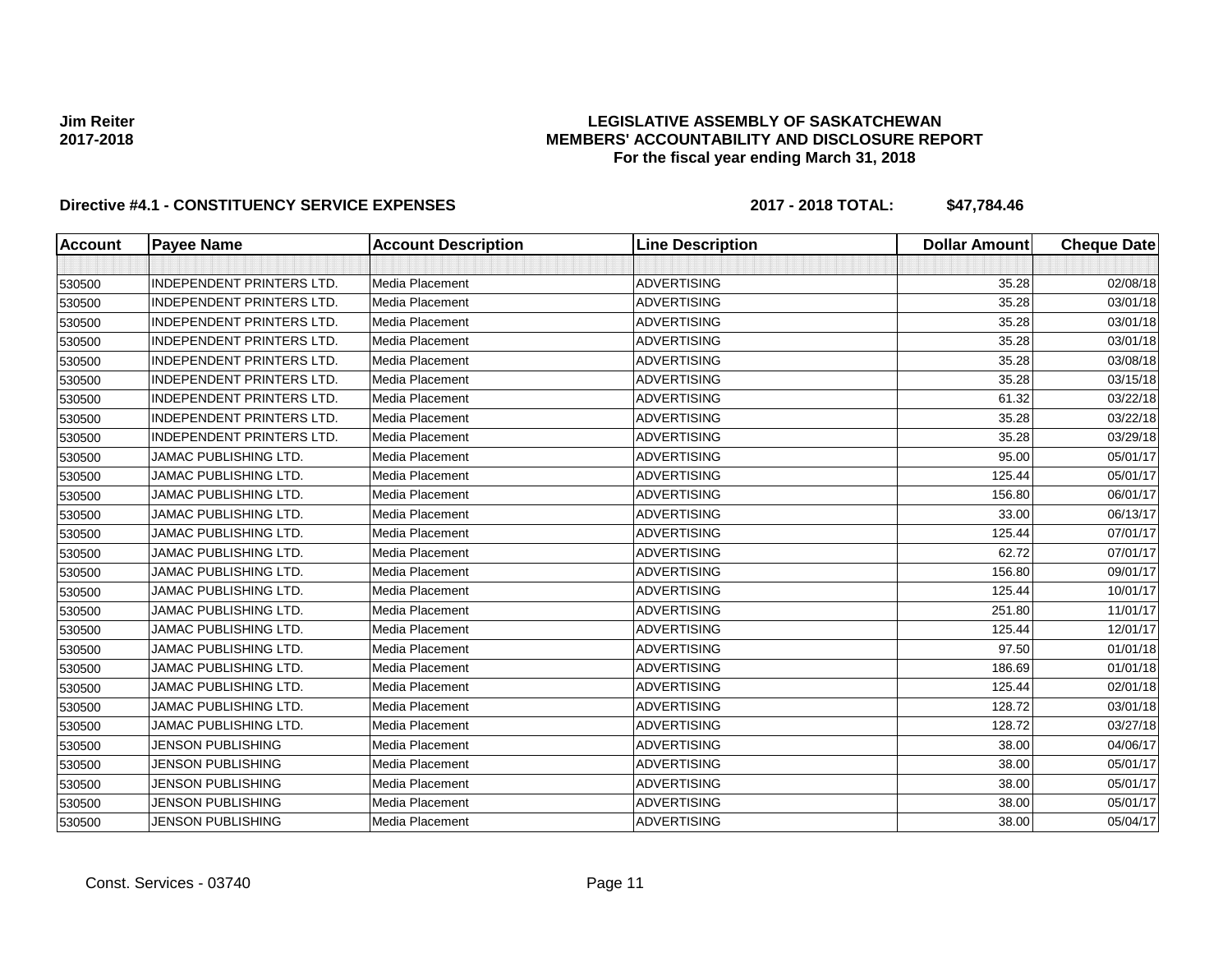### **LEGISLATIVE ASSEMBLY OF SASKATCHEWAN MEMBERS' ACCOUNTABILITY AND DISCLOSURE REPORT For the fiscal year ending March 31, 2018**

| <b>Account</b> | <b>Payee Name</b>        | <b>Account Description</b> | <b>Line Description</b> | <b>Dollar Amount</b> | <b>Cheque Date</b> |
|----------------|--------------------------|----------------------------|-------------------------|----------------------|--------------------|
|                |                          |                            |                         |                      |                    |
| 530500         | <b>JENSON PUBLISHING</b> | Media Placement            | <b>ADVERTISING</b>      | 38.00                | 05/11/17           |
| 530500         | <b>JENSON PUBLISHING</b> | Media Placement            | <b>ADVERTISING</b>      | 38.00                | 05/18/17           |
| 530500         | <b>JENSON PUBLISHING</b> | Media Placement            | <b>ADVERTISING</b>      | 38.00                | 06/01/17           |
| 530500         | <b>JENSON PUBLISHING</b> | Media Placement            | <b>ADVERTISING</b>      | 38.00                | 06/01/17           |
| 530500         | <b>JENSON PUBLISHING</b> | Media Placement            | <b>ADVERTISING</b>      | 38.00                | 06/08/17           |
| 530500         | <b>JENSON PUBLISHING</b> | Media Placement            | <b>ADVERTISING</b>      | 38.00                | 06/15/17           |
| 530500         | <b>JENSON PUBLISHING</b> | Media Placement            | <b>ADVERTISING</b>      | 38.00                | 07/01/17           |
| 530500         | <b>JENSON PUBLISHING</b> | Media Placement            | <b>ADVERTISING</b>      | 38.00                | 07/01/17           |
| 530500         | <b>JENSON PUBLISHING</b> | Media Placement            | <b>ADVERTISING</b>      | 38.00                | 07/01/17           |
| 530500         | <b>JENSON PUBLISHING</b> | Media Placement            | <b>ADVERTISING</b>      | 38.00                | 07/01/17           |
| 530500         | <b>JENSON PUBLISHING</b> | Media Placement            | <b>ADVERTISING</b>      | 38.00                | 08/01/17           |
| 530500         | <b>JENSON PUBLISHING</b> | Media Placement            | <b>ADVERTISING</b>      | 38.00                | 08/01/17           |
| 530500         | <b>JENSON PUBLISHING</b> | Media Placement            | <b>ADVERTISING</b>      | 38.00                | 08/03/17           |
| 530500         | <b>JENSON PUBLISHING</b> | Media Placement            | <b>ADVERTISING</b>      | 38.00                | 09/01/17           |
| 530500         | <b>JENSON PUBLISHING</b> | Media Placement            | <b>ADVERTISING</b>      | 38.00                | 09/01/17           |
| 530500         | <b>JENSON PUBLISHING</b> | Media Placement            | <b>ADVERTISING</b>      | 38.00                | 09/01/17           |
| 530500         | <b>JENSON PUBLISHING</b> | Media Placement            | <b>ADVERTISING</b>      | 38.00                | 09/01/17           |
| 530500         | <b>JENSON PUBLISHING</b> | Media Placement            | <b>ADVERTISING</b>      | 38.00                | 09/07/17           |
| 530500         | <b>JENSON PUBLISHING</b> | Media Placement            | <b>ADVERTISING</b>      | 38.00                | 09/14/17           |
| 530500         | <b>JENSON PUBLISHING</b> | Media Placement            | <b>ADVERTISING</b>      | 38.00                | 10/01/17           |
| 530500         | <b>JENSON PUBLISHING</b> | Media Placement            | <b>ADVERTISING</b>      | 38.00                | 10/01/17           |
| 530500         | <b>JENSON PUBLISHING</b> | Media Placement            | <b>ADVERTISING</b>      | 38.00                | 10/05/17           |
| 530500         | <b>JENSON PUBLISHING</b> | Media Placement            | <b>ADVERTISING</b>      | 38.00                | 10/12/17           |
| 530500         | <b>JENSON PUBLISHING</b> | Media Placement            | <b>ADVERTISING</b>      | 38.00                | 10/19/17           |
| 530500         | <b>JENSON PUBLISHING</b> | Media Placement            | <b>ADVERTISING</b>      | 38.00                | 11/01/17           |
| 530500         | <b>JENSON PUBLISHING</b> | Media Placement            | <b>ADVERTISING</b>      | 38.00                | 11/02/17           |
| 530500         | <b>JENSON PUBLISHING</b> | Media Placement            | <b>ADVERTISING</b>      | 100.00               | 11/09/17           |
| 530500         | <b>JENSON PUBLISHING</b> | Media Placement            | <b>ADVERTISING</b>      | 38.00                | 11/09/17           |
| 530500         | <b>JENSON PUBLISHING</b> | Media Placement            | <b>ADVERTISING</b>      | 38.00                | 12/01/17           |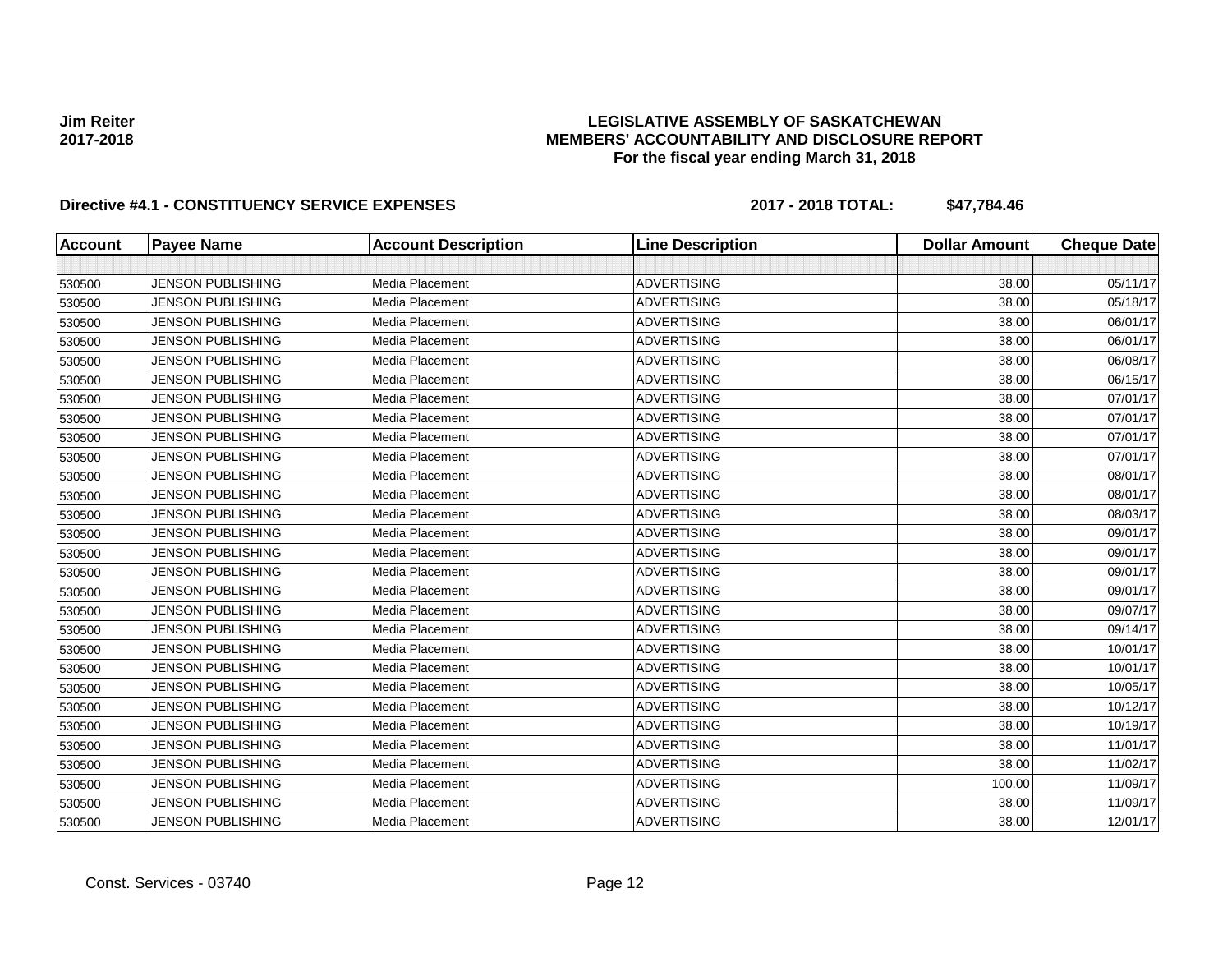### **LEGISLATIVE ASSEMBLY OF SASKATCHEWAN MEMBERS' ACCOUNTABILITY AND DISCLOSURE REPORT For the fiscal year ending March 31, 2018**

| <b>Account</b> | <b>Payee Name</b>                             | <b>Account Description</b> | <b>Line Description</b> | <b>Dollar Amount</b> | <b>Cheque Date</b> |
|----------------|-----------------------------------------------|----------------------------|-------------------------|----------------------|--------------------|
|                |                                               |                            |                         |                      |                    |
| 530500         | <b>JENSON PUBLISHING</b>                      | Media Placement            | <b>ADVERTISING</b>      | 38.00                | 12/01/17           |
| 530500         | <b>JENSON PUBLISHING</b>                      | Media Placement            | <b>ADVERTISING</b>      | 38.00                | 12/01/17           |
| 530500         | <b>JENSON PUBLISHING</b>                      | Media Placement            | <b>ADVERTISING</b>      | 38.00                | 12/07/17           |
| 530500         | <b>JENSON PUBLISHING</b>                      | Media Placement            | <b>ADVERTISING</b>      | 131.04               | 12/14/17           |
| 530500         | <b>JENSON PUBLISHING</b>                      | Media Placement            | <b>ADVERTISING</b>      | 38.00                | 12/14/17           |
| 530500         | <b>JENSON PUBLISHING</b>                      | Media Placement            | <b>ADVERTISING</b>      | 38.00                | 01/01/18           |
| 530500         | <b>JENSON PUBLISHING</b>                      | Media Placement            | <b>ADVERTISING</b>      | 12.50                | 01/01/18           |
| 530500         | <b>JENSON PUBLISHING</b>                      | Media Placement            | <b>ADVERTISING</b>      | 38.00                | 01/01/18           |
| 530500         | <b>JENSON PUBLISHING</b>                      | Media Placement            | <b>ADVERTISING</b>      | 38.00                | 01/11/18           |
| 530500         | <b>JENSON PUBLISHING</b>                      | Media Placement            | <b>ADVERTISING</b>      | 38.00                | 02/01/18           |
| 530500         | <b>JENSON PUBLISHING</b>                      | Media Placement            | <b>ADVERTISING</b>      | 38.00                | 02/01/18           |
| 530500         | <b>JENSON PUBLISHING</b>                      | Media Placement            | <b>ADVERTISING</b>      | 38.00                | 02/01/18           |
| 530500         | <b>JENSON PUBLISHING</b>                      | Media Placement            | <b>ADVERTISING</b>      | 38.00                | 02/08/18           |
| 530500         | <b>JENSON PUBLISHING</b>                      | Media Placement            | <b>ADVERTISING</b>      | 38.00                | 03/01/18           |
| 530500         | <b>JENSON PUBLISHING</b>                      | Media Placement            | <b>ADVERTISING</b>      | 38.00                | 03/01/18           |
| 530500         | <b>JENSON PUBLISHING</b>                      | Media Placement            | <b>ADVERTISING</b>      | 38.00                | 03/01/18           |
| 530500         | <b>JENSON PUBLISHING</b>                      | Media Placement            | <b>ADVERTISING</b>      | 38.00                | 03/08/18           |
| 530500         | <b>JENSON PUBLISHING</b>                      | Media Placement            | <b>ADVERTISING</b>      | 38.00                | 03/15/18           |
| 530500         | <b>JENSON PUBLISHING</b>                      | Media Placement            | <b>ADVERTISING</b>      | 12.50                | 03/16/18           |
| 530500         | <b>JENSON PUBLISHING</b>                      | Media Placement            | <b>ADVERTISING</b>      | 38.00                | 03/22/18           |
| 530500         | <b>JENSON PUBLISHING</b>                      | Media Placement            | <b>ADVERTISING</b>      | 38.00                | 03/29/18           |
| 530500         | <b>JIM PATTISON BROADCAST</b><br><b>GROUP</b> | Media Placement            | <b>ADVERTISING</b>      | 72.14                | 03/01/18           |
|                | <b>JIM PATTISON BROADCAST</b>                 |                            |                         |                      |                    |
| 530500         | <b>GROUP</b>                                  | Media Placement            | <b>ADVERTISING</b>      | 69.07                | 03/01/18           |
| 530500         | <b>KYLE TIMES</b>                             | Media Placement            | <b>ADVERTISING</b>      | 340.00               | 07/01/17           |
| 530500         | <b>KYLE TIMES</b>                             | Media Placement            | <b>ADVERTISING</b>      | 486.00               | 10/10/17           |
| 530500         | <b>KYLE TIMES</b>                             | Media Placement            | <b>ADVERTISING</b>      | 350.00               | 03/26/18           |
| 530500         | LUCKY LAKE KINETTE CLUB                       | Media Placement            | <b>ADVERTISING</b>      | 45.00                | 10/01/17           |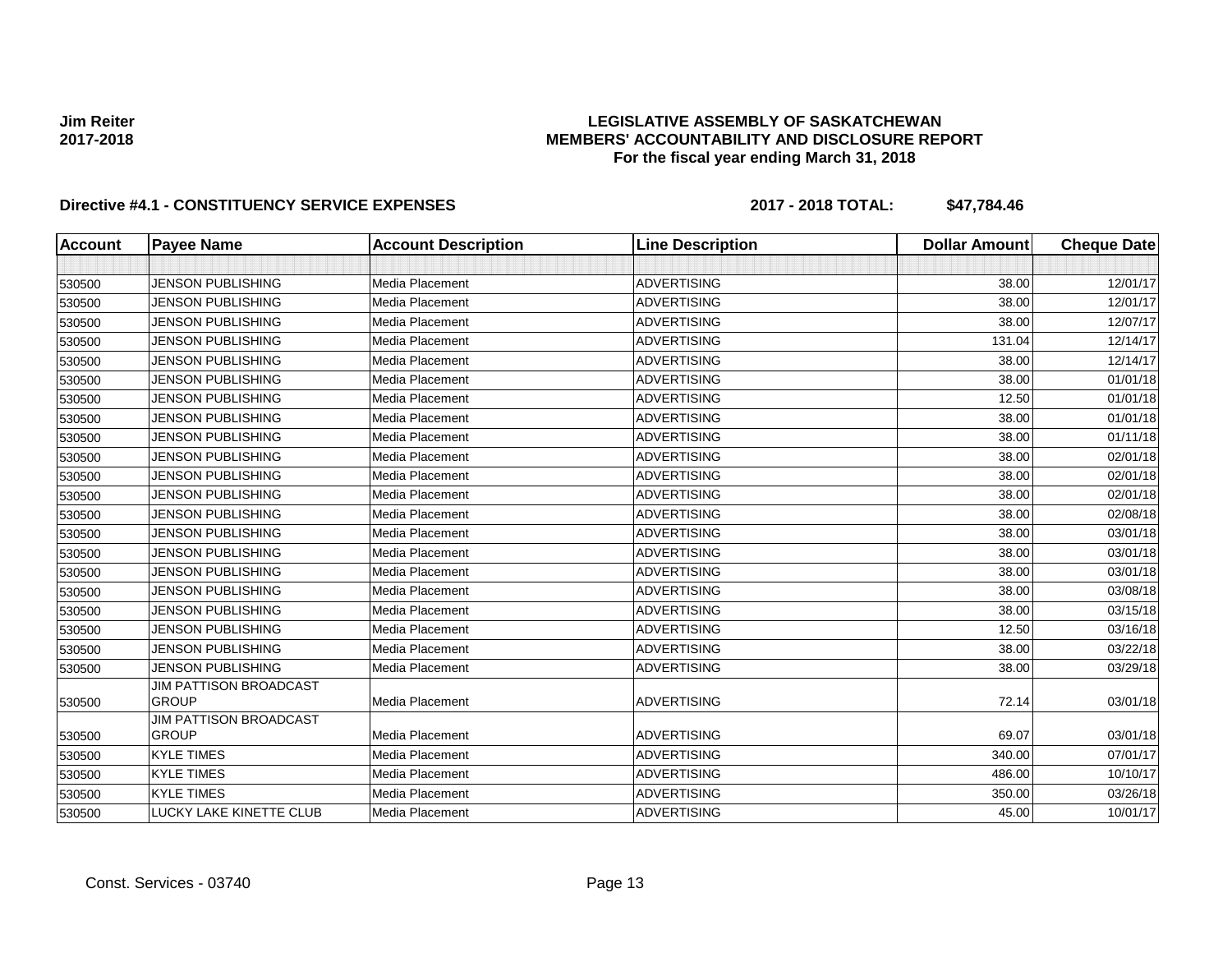### **LEGISLATIVE ASSEMBLY OF SASKATCHEWAN MEMBERS' ACCOUNTABILITY AND DISCLOSURE REPORT For the fiscal year ending March 31, 2018**

| <b>Account</b> | <b>Payee Name</b>                                  | <b>Account Description</b> | <b>Line Description</b> | <b>Dollar Amount</b> | <b>Cheque Date</b> |
|----------------|----------------------------------------------------|----------------------------|-------------------------|----------------------|--------------------|
|                |                                                    |                            |                         |                      |                    |
| 530500         | <b>MEDICINE HAT NEWS</b>                           | Media Placement            | <b>ADVERTISING</b>      | 290.00               | 05/01/17           |
| 530500         | <b>MEDICINE HAT NEWS</b>                           | <b>Media Placement</b>     | <b>ADVERTISING</b>      | 290.00               | 06/01/17           |
| 530500         | <b>MEDICINE HAT NEWS</b>                           | Media Placement            | <b>ADVERTISING</b>      | 58.00                | 07/27/17           |
| 530500         | <b>MEDICINE HAT NEWS</b>                           | Media Placement            | <b>ADVERTISING</b>      | 290.00               | 10/01/17           |
| 530500         | <b>MEDICINE HAT NEWS</b>                           | Media Placement            | <b>ADVERTISING</b>      | 97.50                | 01/01/18           |
| 530500         | <b>PNG PRAIRIE NEWSPAPER GROUP Media Placement</b> |                            | <b>ADVERTISING</b>      | 96.00                | 05/01/17           |
| 530500         | <b>PNG PRAIRIE NEWSPAPER GROUP Media Placement</b> |                            | <b>ADVERTISING</b>      | 96.00                | 06/01/17           |
| 530500         | PNG PRAIRIE NEWSPAPER GROUP Media Placement        |                            | <b>ADVERTISING</b>      | 96.00                | 08/01/17           |
| 530500         | <b>PNG PRAIRIE NEWSPAPER GROUP Media Placement</b> |                            | <b>ADVERTISING</b>      | 120.00               | 08/01/17           |
| 530500         | <b>PNG PRAIRIE NEWSPAPER GROUP Media Placement</b> |                            | <b>ADVERTISING</b>      | 72.00                | 09/01/17           |
| 530500         | PNG PRAIRIE NEWSPAPER GROUP Media Placement        |                            | <b>ADVERTISING</b>      | 96.00                | 10/01/17           |
| 530500         | <b>PNG PRAIRIE NEWSPAPER GROUP Media Placement</b> |                            | <b>ADVERTISING</b>      | 96.00                | 11/01/17           |
| 530500         | <b>PNG PRAIRIE NEWSPAPER GROUP Media Placement</b> |                            | <b>ADVERTISING</b>      | 145.00               | 12/01/17           |
| 530500         | <b>PNG PRAIRIE NEWSPAPER GROUP Media Placement</b> |                            | <b>ADVERTISING</b>      | 165.00               | 01/01/18           |
| 530500         | <b>PNG PRAIRIE NEWSPAPER GROUP Media Placement</b> |                            | <b>ADVERTISING</b>      | 96.00                | 02/01/18           |
| 530500         | <b>PNG PRAIRIE NEWSPAPER GROUP Media Placement</b> |                            | <b>ADVERTISING</b>      | 96.00                | 03/01/18           |
| 530500         | <b>PNG PRAIRIE NEWSPAPER GROUP Media Placement</b> |                            | <b>ADVERTISING</b>      | 212.20               | 03/31/18           |
|                | PRAIRIE WEST HISTORICAL                            |                            |                         |                      |                    |
| 530500         | <b>SOCIETY</b>                                     | Media Placement            | <b>ADVERTISING</b>      | 300.00               | 12/01/17           |
| 530500         | RAWLCO RADIO LTD.                                  | <b>Media Placement</b>     | <b>ADVERTISING</b>      | 76.74                | 03/01/18           |
| 530500         | <b>RAWLCO RADIO LTD.</b>                           | Media Placement            | <b>ADVERTISING</b>      | 76.74                | 03/01/18           |
| 530500         | RAWLCO RADIO LTD.                                  | Media Placement            | <b>ADVERTISING</b>      | 104.37               | 03/01/18           |
| 530500         | RAWLCO RADIO LTD.                                  | Media Placement            | <b>ADVERTISING</b>      | 116.65               | 03/01/18           |
| 530500         | <b>ROSETOWN GOLF &amp; COUNTRY</b><br><b>CLUB</b>  | Media Placement            | <b>ADVERTISING</b>      | 250.00               | 05/16/17           |
| 530500         | ROSETOWN PUBLISHING CO. LTD.                       | Media Placement            | <b>ADVERTISING</b>      | 40.08                | 04/03/17           |
| 530500         | ROSETOWN PUBLISHING CO. LTD.                       | Media Placement            | <b>ADVERTISING</b>      | 40.08                | 05/01/17           |
| 530500         | ROSETOWN PUBLISHING CO. LTD.                       | Media Placement            | <b>ADVERTISING</b>      | 145.00               | 05/01/17           |
| 530500         | ROSETOWN PUBLISHING CO. LTD.                       | Media Placement            | <b>ADVERTISING</b>      | 40.08                | 05/01/17           |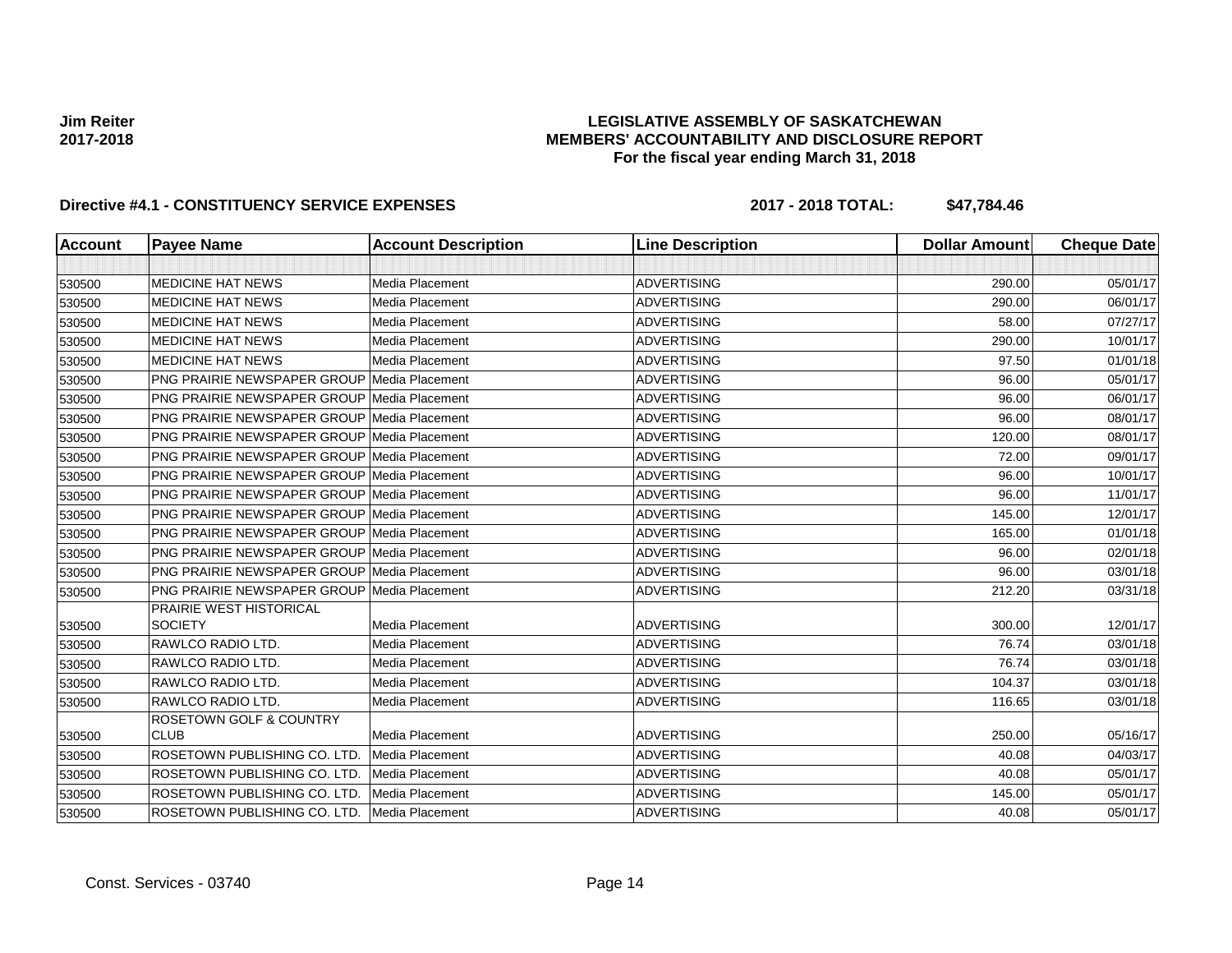### **LEGISLATIVE ASSEMBLY OF SASKATCHEWAN MEMBERS' ACCOUNTABILITY AND DISCLOSURE REPORT For the fiscal year ending March 31, 2018**

| <b>Account</b> | <b>Payee Name</b>            | <b>Account Description</b> | <b>Line Description</b> | <b>Dollar Amount</b> | <b>Cheque Date</b> |
|----------------|------------------------------|----------------------------|-------------------------|----------------------|--------------------|
|                |                              |                            |                         |                      |                    |
| 530500         | ROSETOWN PUBLISHING CO. LTD. | Media Placement            | <b>ADVERTISING</b>      | 40.08                | 05/01/17           |
| 530500         | ROSETOWN PUBLISHING CO. LTD. | <b>Media Placement</b>     | <b>ADVERTISING</b>      | 40.08                | 05/01/17           |
| 530500         | ROSETOWN PUBLISHING CO. LTD. | <b>Media Placement</b>     | <b>ADVERTISING</b>      | 40.08                | 05/08/17           |
| 530500         | ROSETOWN PUBLISHING CO. LTD. | Media Placement            | <b>ADVERTISING</b>      | 40.08                | 05/15/17           |
| 530500         | ROSETOWN PUBLISHING CO. LTD. | <b>Media Placement</b>     | <b>ADVERTISING</b>      | 40.08                | 06/01/17           |
| 530500         | ROSETOWN PUBLISHING CO. LTD. | Media Placement            | <b>ADVERTISING</b>      | 40.08                | 06/01/17           |
| 530500         | ROSETOWN PUBLISHING CO. LTD. | Media Placement            | <b>ADVERTISING</b>      | 40.08                | 06/05/17           |
| 530500         | ROSETOWN PUBLISHING CO. LTD. | <b>Media Placement</b>     | <b>ADVERTISING</b>      | 40.08                | 07/01/17           |
| 530500         | ROSETOWN PUBLISHING CO. LTD. | Media Placement            | <b>ADVERTISING</b>      | 40.08                | 07/01/17           |
| 530500         | ROSETOWN PUBLISHING CO. LTD. | Media Placement            | <b>ADVERTISING</b>      | 35.00                | 07/01/17           |
| 530500         | ROSETOWN PUBLISHING CO. LTD. | Media Placement            | <b>ADVERTISING</b>      | 40.08                | 07/01/17           |
| 530500         | ROSETOWN PUBLISHING CO. LTD. | <b>Media Placement</b>     | <b>ADVERTISING</b>      | 40.08                | 07/01/17           |
| 530500         | ROSETOWN PUBLISHING CO. LTD. | <b>Media Placement</b>     | <b>ADVERTISING</b>      | 40.08                | 08/01/17           |
| 530500         | ROSETOWN PUBLISHING CO. LTD. | Media Placement            | <b>ADVERTISING</b>      | 40.08                | 08/01/17           |
| 530500         | ROSETOWN PUBLISHING CO. LTD. | Media Placement            | <b>ADVERTISING</b>      | 40.08                | 08/01/17           |
| 530500         | ROSETOWN PUBLISHING CO. LTD. | <b>Media Placement</b>     | <b>ADVERTISING</b>      | 40.08                | 09/01/17           |
| 530500         | ROSETOWN PUBLISHING CO. LTD. | Media Placement            | <b>ADVERTISING</b>      | 40.08                | 09/01/17           |
| 530500         | ROSETOWN PUBLISHING CO. LTD. | Media Placement            | <b>ADVERTISING</b>      | 40.08                | 09/01/17           |
| 530500         | ROSETOWN PUBLISHING CO. LTD. | Media Placement            | <b>ADVERTISING</b>      | 40.08                | 09/05/17           |
| 530500         | ROSETOWN PUBLISHING CO. LTD. | Media Placement            | <b>ADVERTISING</b>      | 40.08                | 09/11/17           |
| 530500         | ROSETOWN PUBLISHING CO. LTD. | <b>Media Placement</b>     | <b>ADVERTISING</b>      | 40.08                | 10/01/17           |
| 530500         | ROSETOWN PUBLISHING CO. LTD. | Media Placement            | <b>ADVERTISING</b>      | 40.08                | 10/01/17           |
| 530500         | ROSETOWN PUBLISHING CO. LTD. | Media Placement            | <b>ADVERTISING</b>      | 40.08                | 10/01/17           |
| 530500         | ROSETOWN PUBLISHING CO. LTD. | Media Placement            | <b>ADVERTISING</b>      | 40.08                | 10/10/17           |
| 530500         | ROSETOWN PUBLISHING CO. LTD. | Media Placement            | <b>ADVERTISING</b>      | 45.08                | 10/16/17           |
| 530500         | ROSETOWN PUBLISHING CO. LTD. | <b>Media Placement</b>     | <b>ADVERTISING</b>      | 45.08                | 11/01/17           |
| 530500         | ROSETOWN PUBLISHING CO. LTD. | Media Placement            | <b>ADVERTISING</b>      | 40.08                | 11/01/17           |
| 530500         | ROSETOWN PUBLISHING CO. LTD. | Media Placement            | <b>ADVERTISING</b>      | 145.00               | 11/01/17           |
| 530500         | ROSETOWN PUBLISHING CO. LTD. | Media Placement            | <b>ADVERTISING</b>      | 160.32               | 12/01/17           |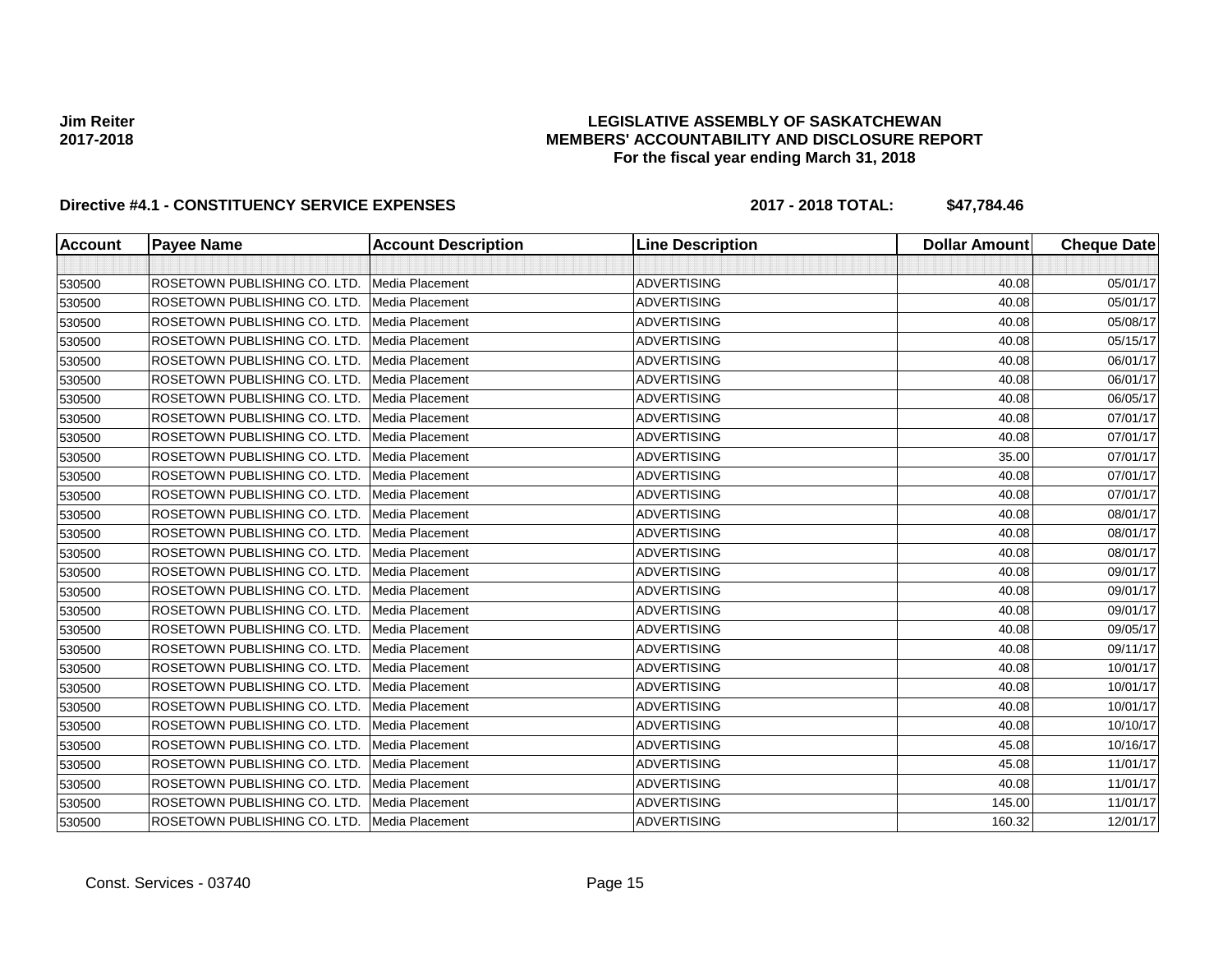### **LEGISLATIVE ASSEMBLY OF SASKATCHEWAN MEMBERS' ACCOUNTABILITY AND DISCLOSURE REPORT For the fiscal year ending March 31, 2018**

| <b>Account</b> | <b>Payee Name</b>                                  | <b>Account Description</b>         | <b>Line Description</b>            | <b>Dollar Amount</b> | <b>Cheque Date</b> |
|----------------|----------------------------------------------------|------------------------------------|------------------------------------|----------------------|--------------------|
|                |                                                    |                                    |                                    |                      |                    |
| 530500         | ROSETOWN PUBLISHING CO. LTD.                       | Media Placement                    | ADVERTISING - NO GST               | 132.00               | 01/01/18           |
| 530500         | ROSETOWN PUBLISHING CO. LTD.                       | Media Placement                    | <b>ADVERTISING</b>                 | 120.24               | 01/01/18           |
| 530500         | ROSETOWN PUBLISHING CO. LTD.                       | Media Placement                    | <b>ADVERTISING</b>                 | 86.00                | 01/02/18           |
| 530500         | ROSETOWN PUBLISHING CO. LTD.                       | Media Placement                    | <b>ADVERTISING</b>                 | 200.40               | 02/01/18           |
| 530500         | ROSETOWN PUBLISHING CO. LTD.                       | Media Placement                    | <b>ADVERTISING</b>                 | 160.32               | 03/01/18           |
| 530500         | ROSETOWN PUBLISHING CO. LTD.                       | Media Placement                    | <b>ADVERTISING</b>                 | 120.24               | 03/26/18           |
| 530500         | <b>SOS CHILDREN'S SAFETY</b><br><b>MAGAZINE</b>    | Media Placement                    | <b>ADVERTISING</b>                 | 349.00               | 07/01/17           |
| 530500         | TOURISM ROSETOWN INC.                              | Media Placement                    | <b>ADVERTISING</b>                 | 135.00               | 04/06/17           |
| 530500         | <b>WESTERN PRODUCER</b><br><b>PUBLICATIONS</b>     | Media Placement                    | <b>ADVERTISING</b>                 | 87.57                | 03/07/18           |
| 530900         | <b>BROADWAY EXPORTERS</b><br><b>IMPORTERS INC.</b> | Promotional Items                  | SASK. PAPER FLAGS NO GST           | 285.00               | 06/01/17           |
| 530900         | <b>BROADWAY EXPORTERS</b><br><b>IMPORTERS INC.</b> | <b>Promotional Items</b>           | PROVINCIAL FLAGS - NO GST          | 285.00               | 03/06/18           |
| 530900         | <b>SIGNATURE GRAPHICS</b>                          | <b>Promotional Items</b>           | <b>CHRISTMAS CARDS</b>             | 462.78               | 01/01/18           |
| 530900         | <b>TREASURE HOUSE IMPORTS LTD.</b>                 | <b>Promotional Items</b>           | <b>SASK PINS</b>                   | 330.00               | 09/01/17           |
| 530900         | <b>TREASURE HOUSE IMPORTS LTD.</b>                 | <b>Promotional Items</b>           | PROVINCIAL PINS                    | 390.00               | 03/01/18           |
| 530900         | <b>TUNES &amp; TRINKETS LTD.</b>                   | <b>Promotional Items</b>           | <b>SASKATCHEWAN FLAGS</b>          | 814.08               | 06/02/17           |
| 542000         | PARRY, KATHIE                                      | Travel                             | C.A. TRAVEL OCTOBER 5, 2017        | 372.87               | 10/05/17           |
| 550200         | <b>JENSON PUBLISHING</b>                           | Books, Mags and Ref Materials      | <b>SUBSCRIPTION</b>                | 109.00               | 09/06/17           |
| 550200         | <b>KYLE TIMES</b>                                  | Books, Mags and Ref Materials      | <b>SUBSCRIPTION</b>                | 75.00                | 07/01/17           |
| 550200         | <b>ROSETOWN EAGLE</b>                              | Books, Mags and Ref Materials      | SUBSCRIPTION JIM REITER-NO GST     | 28.50                | 01/04/18           |
| 550200         | <b>WESTERN PRODUCER</b><br><b>PUBLICATIONS</b>     | Books, Mags and Ref Materials      | SUBSCRIPTION-NO GST J. REITER, MLA | 92.38                | 12/01/17           |
| 555000         | KELLETT ENTERPRISES LTD.                           | <b>Other Material and Supplies</b> | <b>BOTTLED WATER</b>               | 11.00                | 06/01/17           |
| 555000         | KELLETT ENTERPRISES LTD.                           | Other Material and Supplies        | <b>BOTTLED WATER</b>               | 11.00                | 10/01/17           |
| 555000         | KELLETT ENTERPRISES LTD.                           | Other Material and Supplies        | <b>BOTTLED WATER</b>               | 11.00                | 02/05/18           |
| 555000         | <b>REITER, JAMES P</b>                             | <b>Other Material and Supplies</b> | <b>REIMB; MISC. SUPPLIES</b>       | 14.95                | 05/01/17           |
| 555000         | <b>REITER, JAMES P</b>                             | Other Material and Supplies        | <b>REIMB: MISC OFFICE SUPPLIES</b> | 9.99                 | 09/01/17           |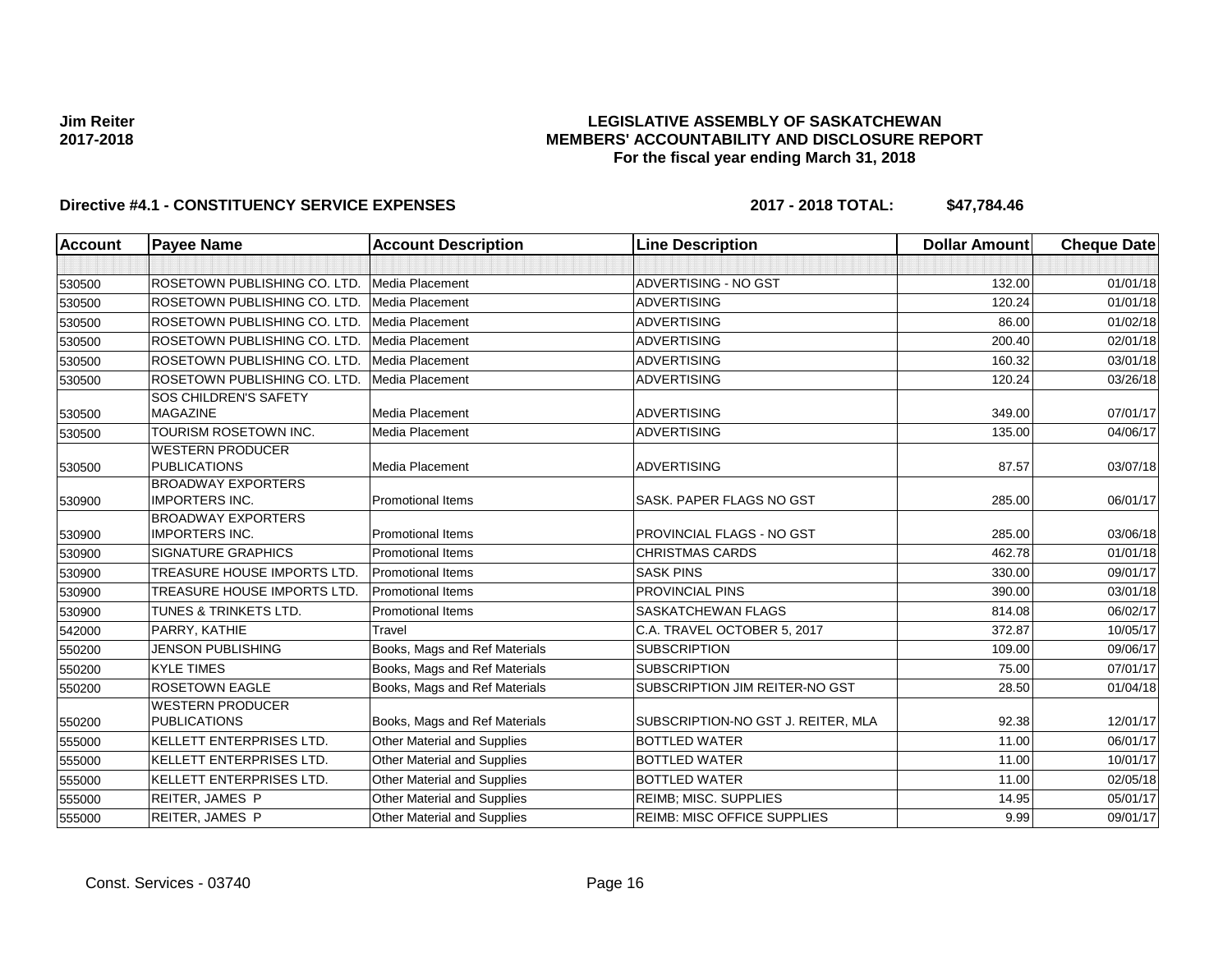### **LEGISLATIVE ASSEMBLY OF SASKATCHEWAN MEMBERS' ACCOUNTABILITY AND DISCLOSURE REPORT For the fiscal year ending March 31, 2018**

| <b>Account</b> | <b>Payee Name</b>                    | <b>Account Description</b>  | <b>Line Description</b>                 | <b>Dollar Amount</b> | <b>Cheque Date</b> |
|----------------|--------------------------------------|-----------------------------|-----------------------------------------|----------------------|--------------------|
|                |                                      |                             |                                         |                      |                    |
| 555000         | <b>REITER, JAMES P</b>               | Other Material and Supplies | <b>REIMB: MISC OFFICE SUPPLIES</b>      | 35.49                | 10/06/17           |
| 555000         | <b>REITER, JAMES P</b>               | Other Material and Supplies | <b>REIMB: SIDEWALK SALT</b>             | 10.53                | 12/03/17           |
| 555000         | <b>REITER, JAMES P</b>               | Other Material and Supplies | <b>REIMB: MISC OFFICE SUPPLIES</b>      | 44.16                | 02/01/18           |
| 555000         | <b>IROSETOWN PUBLISHING CO. LTD.</b> | Other Material and Supplies | <b>OFFICE SUPPLIES</b>                  | 20.67                | 06/01/17           |
| 555000         | <b>ROSETOWN PUBLISHING CO. LTD.</b>  | Other Material and Supplies | <b>OFFICE SUPPLIES- NO GST</b>          | 60.42                | 01/01/18           |
| 555000         | <b>ROSETOWN PUBLISHING CO. LTD.</b>  | Other Material and Supplies | <b>OFFICE SUPPLIES</b>                  | 37.10                | 03/01/18           |
|                | <b>IMAIN STREET COMPUTER</b>         |                             |                                         |                      |                    |
| 564300         | <b>SOLUTIONS</b>                     | Computer Hardware - Exp.    | HARD DRIVE - NO GST                     | 169.55               | 11/01/17           |
|                | <b>IMAIN STREET COMPUTER</b>         |                             |                                         |                      |                    |
| 564300         | <b>SOLUTIONS</b>                     | Computer Hardware - Exp.    | <b>COMPUTERS &amp; COMPUTER SERVICE</b> | 1.908.00             | 12/01/17           |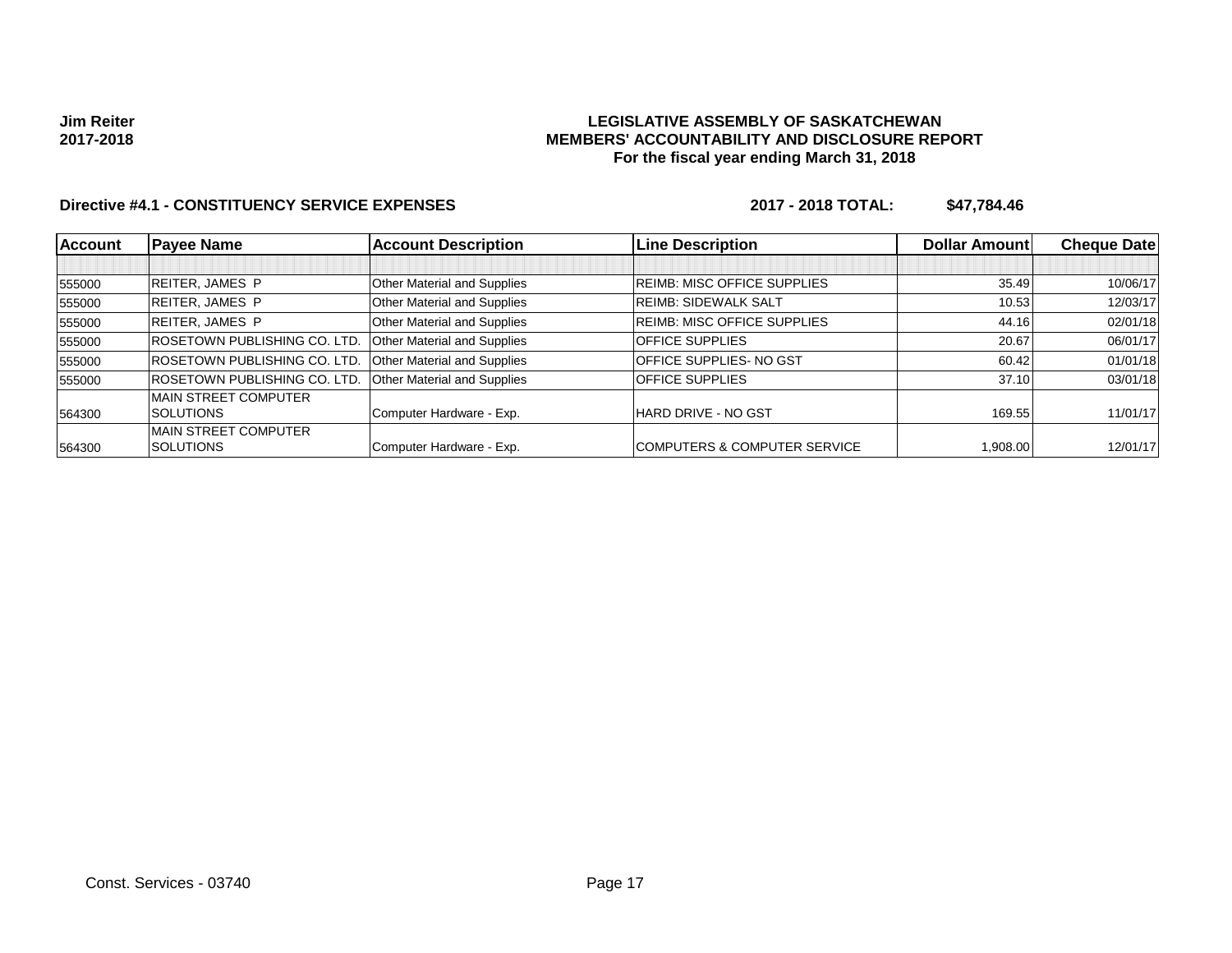### **LEGISLATIVE ASSEMBLY OF SASKATCHEWAN MEMBERS' ACCOUNTABILITY AND DISCLOSURE REPORT For the fiscal year ending March 31, 2018**

# Directive #6 - CONSTITUENCY ASSISTANT EXPENSES 2017 - 2018 TOTAL: \$50,824.35

| <b>Account</b> | <b>Payee Name</b> | <b>Account Description</b> | <b>Dollar Amount</b> | <b>Cheque Date</b> |
|----------------|-------------------|----------------------------|----------------------|--------------------|
|                |                   |                            |                      |                    |
| 513000         | PARRY, KATHIE E.  | Out-of-Scope Permanent     | 1,914.99             | 04/11/17           |
| 513000         | PARRY, KATHIE E.  | Out-of-Scope Permanent     | $-1914.99$           | 04/11/17           |
| 513000         | PARRY, KATHIE E.  | Out-of-Scope Permanent     | 1,914.99             | 04/25/17           |
| 513000         | PARRY, KATHIE E.  | Out-of-Scope Permanent     | 1,781.01             | 05/09/17           |
| 513000         | PARRY, KATHIE E.  | Out-of-Scope Permanent     | 1,848.00             | 05/24/17           |
| 513000         | PARRY, KATHIE E.  | Out-of-Scope Permanent     | 1,848.00             | 06/06/17           |
| 513000         | PARRY, KATHIE E.  | Out-of-Scope Permanent     | 1848                 | 06/20/17           |
| 513000         | PARRY, KATHIE E.  | Out-of-Scope Permanent     | 1,848.00             | 07/05/17           |
| 513000         | PARRY, KATHIE E.  | Out-of-Scope Permanent     | 1,848.00             | 07/18/17           |
| 513000         | PARRY, KATHIE E.  | Out-of-Scope Permanent     | 1,848.00             | 08/01/17           |
| 513000         | PARRY, KATHIE E.  | Out-of-Scope Permanent     | 1,848.00             | 08/15/17           |
| 513000         | PARRY, KATHIE E.  | Out-of-Scope Permanent     | 1,848.00             | 08/29/17           |
| 513000         | PARRY, KATHIE E.  | Out-of-Scope Permanent     | 1848                 | 09/12/17           |
| 513000         | PARRY, KATHIE E.  | Out-of-Scope Permanent     | 1,848.00             | 09/26/17           |
| 513000         | PARRY, KATHIE E.  | Out-of-Scope Permanent     | 1,848.00             | 10/11/17           |
| 513000         | PARRY, KATHIE E.  | Out-of-Scope Permanent     | 1,848.00             | 10/24/17           |
| 513000         | PARRY, KATHIE E.  | Out-of-Scope Permanent     | 1848                 | 11/07/17           |
| 513000         | PARRY, KATHIE E.  | Out-of-Scope Permanent     | 1,848.00             | 11/21/17           |
| 513000         | PARRY, KATHIE E.  | Out-of-Scope Permanent     | 1,848.00             | 12/05/17           |
| 513000         | PARRY, KATHIE E.  | Out-of-Scope Permanent     | 1,848.00             | 12/19/17           |
| 513000         | PARRY, KATHIE E.  | Out-of-Scope Permanent     | 1,848.00             | 01/03/18           |
| 513000         | PARRY, KATHIE E.  | Out-of-Scope Permanent     | 1848                 | 01/16/18           |
| 513000         | PARRY, KATHIE E.  | Out-of-Scope Permanent     | 1,848.00             | 02/01/18           |
| 513000         | PARRY, KATHIE E.  | Out-of-Scope Permanent     | 1.848.00             | 02/13/18           |
| 513000         | PARRY, KATHIE E.  | Out-of-Scope Permanent     | 1848                 | 03/01/18           |
| 513000         | PARRY, KATHIE E.  | Out-of-Scope Permanent     | 1,848.00             | 03/13/18           |
| 513000         | PARRY, KATHIE E.  | Out-of-Scope Permanent     | 1,848.00             | 03/27/18           |
| 513000         | PARRY, KATHIE E.  | Out-of-Scope Permanent     | 1,848.00             | 04/10/18           |
| 514000         | OGG, DONA L       | Casual/Term                | 625.54               | 07/18/17           |